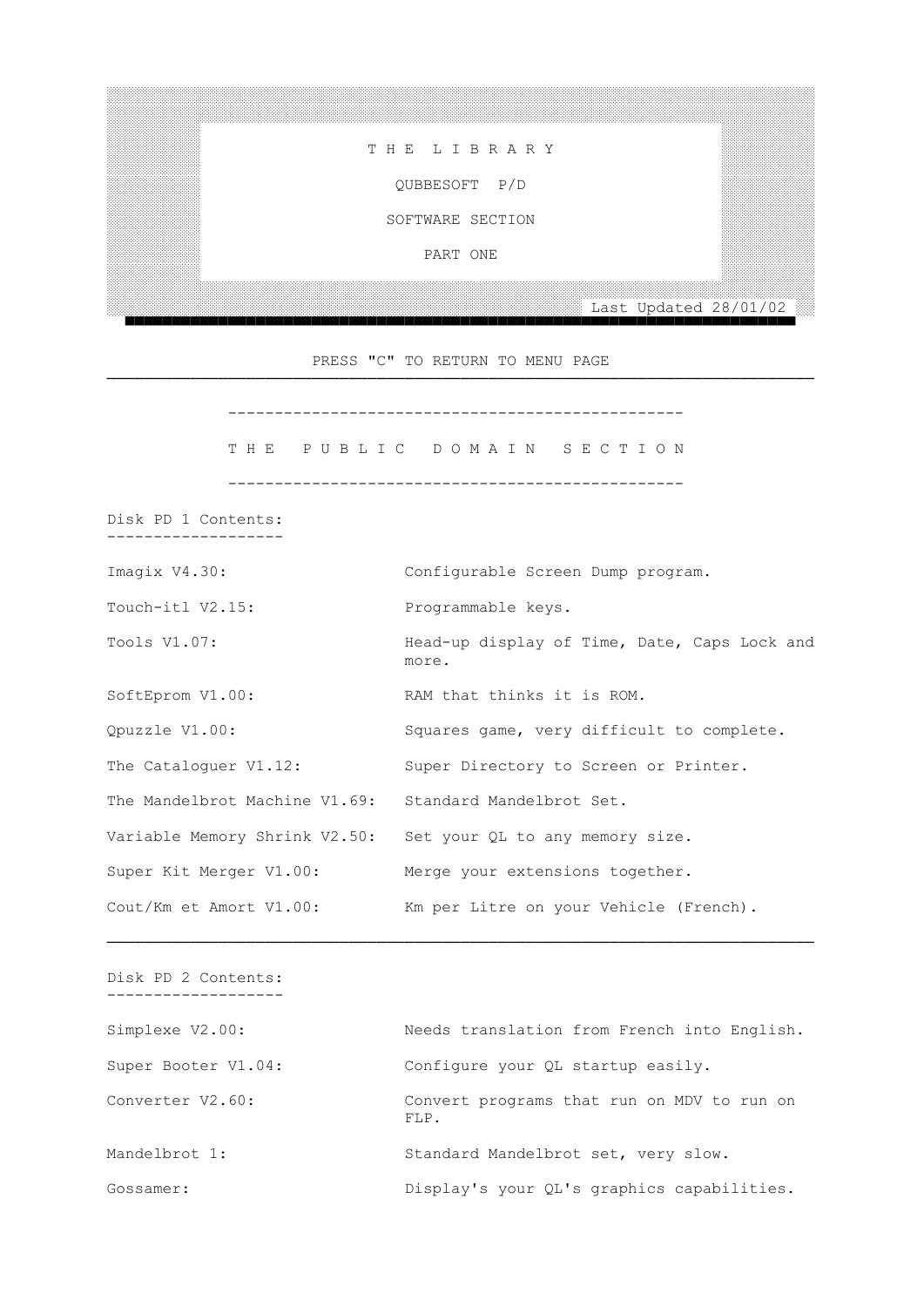| Loader Generator V1.00: | Create Binary loaders automatically.             |
|-------------------------|--------------------------------------------------|
| AnaOLock V1.14:         | Display an Analoque Clock on Screen.             |
| File Finder:            | Load a program with the touch of one key.        |
| File Manager:           | Examine in depth all your favourite<br>programs. |
| Character Designer:     | Design your own Characters.                      |

 Disk PD 3 Contents: -------------------

| Cyclops:        | Find the Cyclops eye in this Maze game.            |
|-----------------|----------------------------------------------------|
| Calendar Maker: | Print your own Calendars with this program.        |
| Mandelbrot 2:   | Easy to use Mandelbrot program, much faster.       |
| Fastcopy:       | Makes backups of whole Diskettes very fast.        |
| MDVLabels:      | Give your MDV Labels that professional look.       |
| Treasure:       | Find the treasure in this platform game.           |
| Breakout:       | Traditional Bat and Ball game, not easy<br>though. |
| 0.C.A.D.:       | Design your own p.c.b.'s with this program.        |
| Enlarger:       | Character Enlarger program.                        |
| Sorter:         | A simple Database program for your Q.L.            |

────────────────────────────────────────────────────────────────────────────

 Disk PD 4 Contents: -------------------

| FLPCIone V1.14:    | Multi-copies from Diskette (Shareware).                   |
|--------------------|-----------------------------------------------------------|
| Help:              | Add help files to your programs with this<br>utility.     |
| Pattern Generator: | Display the QL's graphics capabilities.                   |
| Rettunge:          | Rescue your deleted files from Disk with<br>this program. |
| Vardump:           | Display all the Variables in your SuperBasic<br>programs. |
| Mandelbrot 3:      | Two Mandelbrot sets in one (Standard &<br>Julia).         |
| Packman:           | Traditional gobble-em-up game.                            |
| Gates:             | Teach yourself about IC's with this<br>Tutorial.          |
| Tcopye:            | Very fast Sector copier and file compacter.               |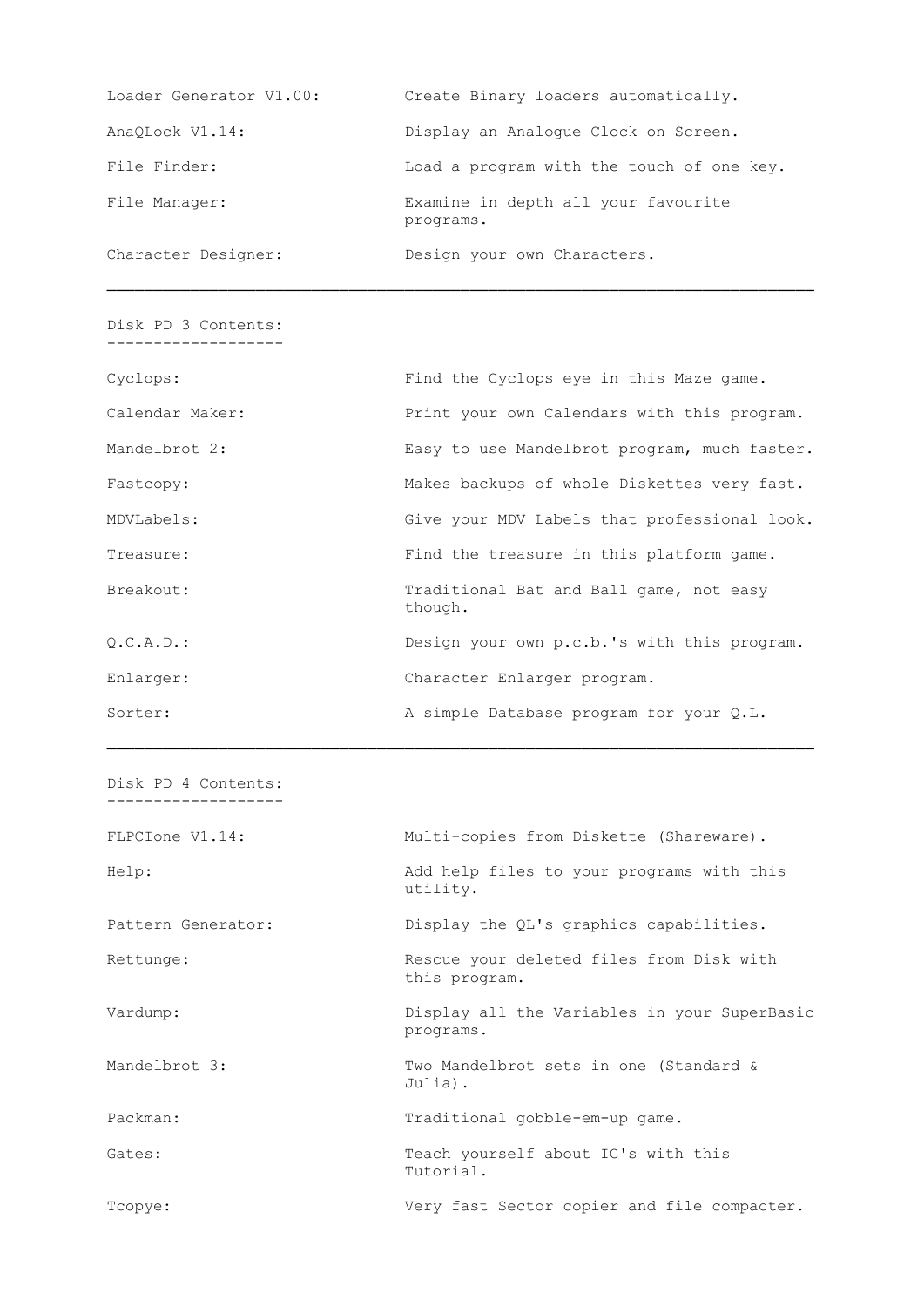| Disk PD 5 Contents: |                                                      |
|---------------------|------------------------------------------------------|
| Text Converter:     | Transliterator, exchange any string in a<br>file.    |
| Address Labeller:   | Allows you to store & print Address labels.          |
| RB Archiver:        | Compress different files into one big file.          |
| Look 8 Show:        | Allows display of screen shots one after<br>another  |
| ODShell:            | Similar to Shell's run on CP/M and UNIX<br>machines. |
| Disk Directory:     | Display a directory to Screen or Printer.            |
| Shape (Demo):       | Demo of new SuperBasic Commands in Shape<br>cde.     |
| Treasure Hunt:      | Classical Text Adventure game.                       |
| Dominoes:           | Classical Tile game, gives a very good game.         |
| Cartridge Manager:  | Another very useful Front End program.               |

────────────────────────────────────────────────────────────────────────────

```
 Disk PD 6 Contents:
-------------------
```

| WinBack 2 (Demo):   | Hard Disk Back-up program (Demo Version).            |  |  |
|---------------------|------------------------------------------------------|--|--|
| Iterator:           | Fractal designer and viewer program.                 |  |  |
| Tiny-Toolkit V1.06: | New SuperBasic Commands and Functions                |  |  |
| Crazy Cards:        | A very ingenious card game, can be<br>difficult.     |  |  |
| Windows U.M.:       | New SuperBasic Commands for Window<br>management.    |  |  |
| Heartbeat:          | Find out how the Heart works with this<br>program    |  |  |
| Fast Cart Copier:   | A very fast back-up utility, for MDV users.          |  |  |
| Haunted House:      | Classical Text Adventure                             |  |  |
| Tree Fractal:       | See how the branches of a tree are really<br>formed. |  |  |
| Munich Draw:        | A Graphical drawing program.                         |  |  |

────────────────────────────────────────────────────────────────────────────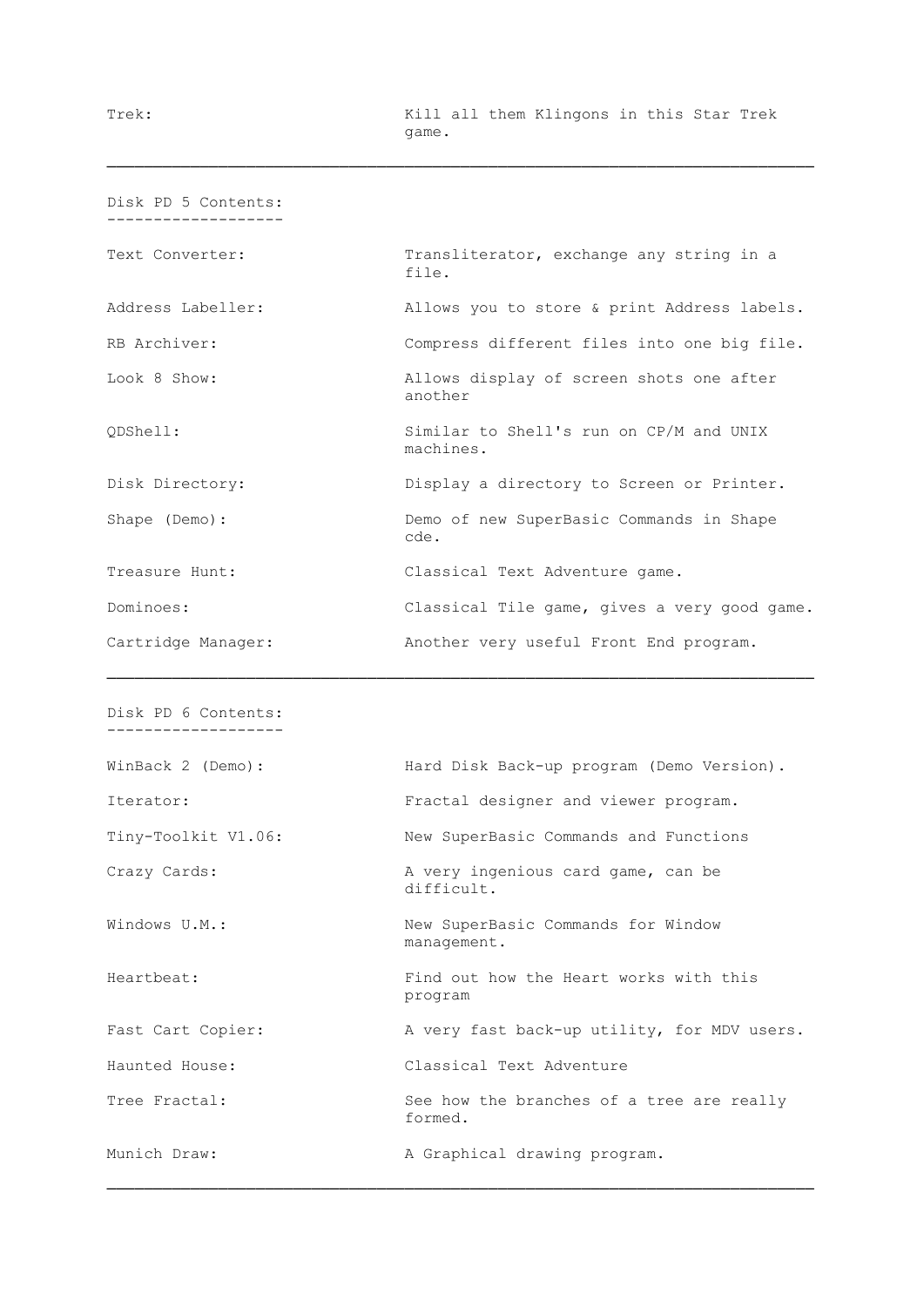Disk PD 7 Contents: -------------------

The Glazier V0.99: User friendly MultiWindow design program. Q.L. Demo: Demonstration of the QL s facilities. Screen Window Designer: A Window designer program. Q.L. Surround: A very ingenius game; avoid the blocks. Quill/Basic Caps Lock Ind: Caps Lock Indicator for Quill or SuperBasic. QL Mandelbrot II: A menu driven Mandelbrot program. QL World/User Index: Archive Magazine Database program. QL Colour Palette: Display all the Colours/Stipples on the QL. Calendar Program: Locate days & dates in future or past. Screen Dump: Hard copy of your screen to any Epson printer.

────────────────────────────────────────────────────────────────────────────

 Disk PD 8 Contents: -------------------

 MAGnetic EProm: Make your ROM programs run in RAM. LaidBack V1.30:  $QL$  Archiver and Back-up program. 3D Maze: A very good Maze game. Finance: The Keep an eye on your Finances with this program. WordsCheck V1.4: Program to count words in a text file. The Gopher (Demo): File Finding Demo, will 'Go For' anything. ResQL: Rescue lost files on your QL's Diskettes. QUANTA Index: 'Archive' Newsletter Database program. Farce: Classical comical Text Adventure. Squadies V1.63: Text Adventure, for Adults only.

────────────────────────────────────────────────────────────────────────────

 Disk PD 9 Contents: ------------------- Supertrace V5.1: SuperBasic Debugging Utility. Threes:  $M = M$  Match the pairs of Icons in this game. QED V1.01: Text Editor, also being shipped with C68. Towers of Hanoi demo: Demo of a difficult game. Sierpinsky V2.00: Generates Sierpinsky's Triangle.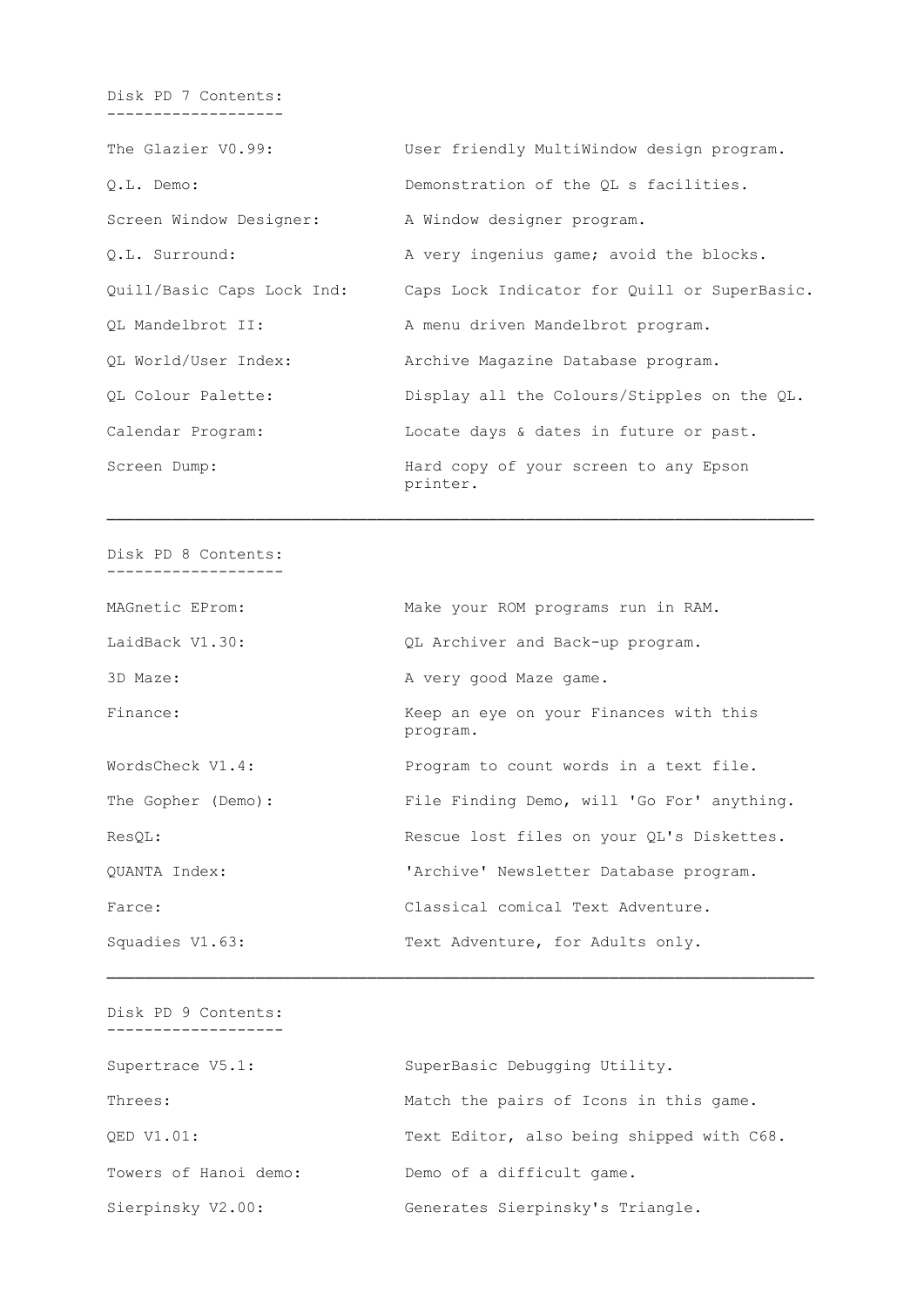| Artip:          | An easy to use Typing Tutorial.       |
|-----------------|---------------------------------------|
| Bullshot:       | Darts game with good graphics,        |
| Hardback V1.00: | Hard Disk Back-up utility.            |
| Tunnel Panic:   | 'PacMan' style game, very differcult. |
| Word Test:      | Language learning utility.            |

 Disk PD 10 Contents: --------------------

| World Golf:<br>Excellent Graphical Golf game.<br>68008 Disassembler:<br>A very good Disassembler.<br>Ingenious Word Bingo game.<br>QLingo:<br>Rename a Disk without having to Re-Format.<br>FLP Renamer:<br>OL Sokoban V0.9:<br>Block pushing game.<br>XTricator:<br>ZX81 Emulator on the QL, bring back old<br>memories.<br>Doctor Editor:<br>Enables closer look into all your programs.<br>Loads of Graphic displays combined together.<br>Tombolagraph: |  |
|-------------------------------------------------------------------------------------------------------------------------------------------------------------------------------------------------------------------------------------------------------------------------------------------------------------------------------------------------------------------------------------------------------------------------------------------------------------|--|
|                                                                                                                                                                                                                                                                                                                                                                                                                                                             |  |
|                                                                                                                                                                                                                                                                                                                                                                                                                                                             |  |
|                                                                                                                                                                                                                                                                                                                                                                                                                                                             |  |
|                                                                                                                                                                                                                                                                                                                                                                                                                                                             |  |
|                                                                                                                                                                                                                                                                                                                                                                                                                                                             |  |
|                                                                                                                                                                                                                                                                                                                                                                                                                                                             |  |
|                                                                                                                                                                                                                                                                                                                                                                                                                                                             |  |
|                                                                                                                                                                                                                                                                                                                                                                                                                                                             |  |
| SortBack:<br>Sort files into order whilst doing a<br>back-up.                                                                                                                                                                                                                                                                                                                                                                                               |  |

────────────────────────────────────────────────────────────────────────────

 Disk PD 11 Contents: --------------------

| FTidy:                 | File Handling Front End Utility.                          |
|------------------------|-----------------------------------------------------------|
| International Cricket: | A very good and ingenious game.                           |
| Printer Spooler V4.3:  | Printer Utility                                           |
| Anagram:               | Clever and compulsive word game.                          |
| Towers of Hanoi:       | Classical Tile game, difficult and<br>compulsive.         |
| Dir Edit:              | Edit the Directory of a device using ODDS<br>line editor. |
| Glosprint V1.1:        | For use with the program WORD TEST on PD9.                |
| Spectator:             | ZX Spectrum Emulator on the QL.                           |
| OL MultiMON V2.1:      | Monitor all the goings on inside your OL.                 |
| ODesk:                 | Front End for the OL (ICE Look-aLike, JS ROM              |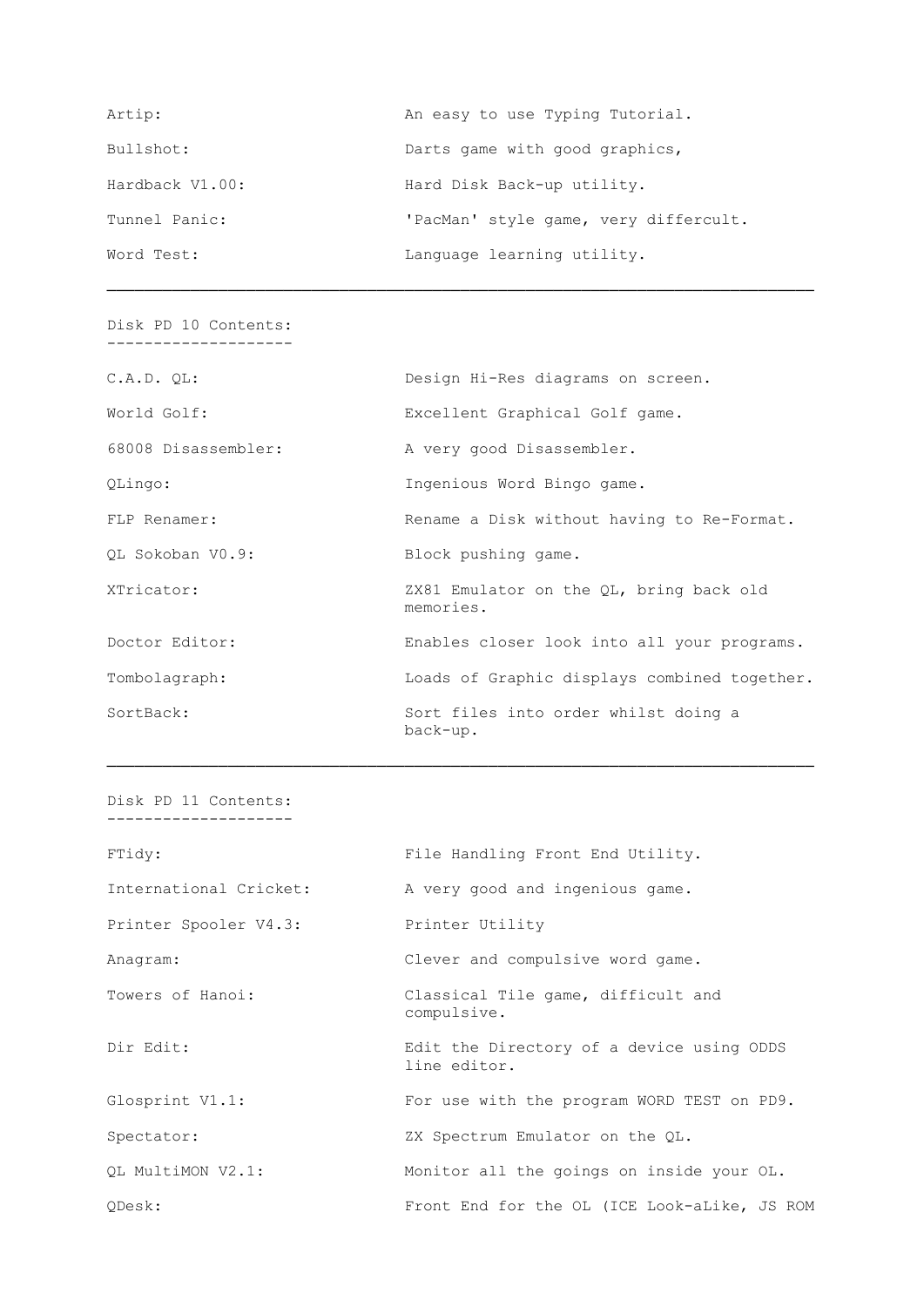| Disk PD 12 Contents:      |                                                                |
|---------------------------|----------------------------------------------------------------|
| Graph Plotter:            | This program plots graphs (what else?).                        |
| ChaoTIC I SYS:            | Fractal program.                                               |
| Sort & Col Print Utility: | Sort and print text files in columns.                          |
| OTHELLO:                  | Classic OTHELLO board game.                                    |
| S Edit V2.26 (Demo):      | Demo version of commercial Text Editor.                        |
| 3D Pie:                   | Allows you to design Pie Charts on Screen or<br>Printer.       |
| Skat:                     | Three player card game of German origin.                       |
| Election '92:             | Analyze the General Election of 1992.                          |
| Plantlife:                | Plantlife: Demonstration of the QL's<br>graphics capabilities. |
| Qimi Patch V2.02:         | For Gold Card and Minerva users.                               |

────────────────────────────────────────────────────────────────────────────

 Disk PD 13 Contents: --------------------

| (Demo):            |          | Address Book & Label Printer Address Book and Label Printer Demo. |
|--------------------|----------|-------------------------------------------------------------------|
| Screen Saver:      |          | Decreases the possibility of Screen Burn.                         |
| Tetris:            |          | Very addictive Tile falling game.                                 |
| Revisor (Demo):    |          | Educational revision demonstration.                               |
| Sky Burst;         |          | Space Invaders type game.                                         |
| Explorer V1.55:    |          | Roam across your Hard Disk in safety.                             |
| Disk Tidy:         |          | Keep your Disk's in order with this program.                      |
| Mortgage Analysis: | program. | Work out the cost of a house with this                            |
| Banter (Demo):     |          | Banner making demonstration program.                              |
| Worm Germ:         |          | Chase your tail in this game (Shareware).                         |

────────────────────────────────────────────────────────────────────────────

 Disk PD 14 Contents: --------------------

 QLabel: Easy to use label printing program for Epson printers.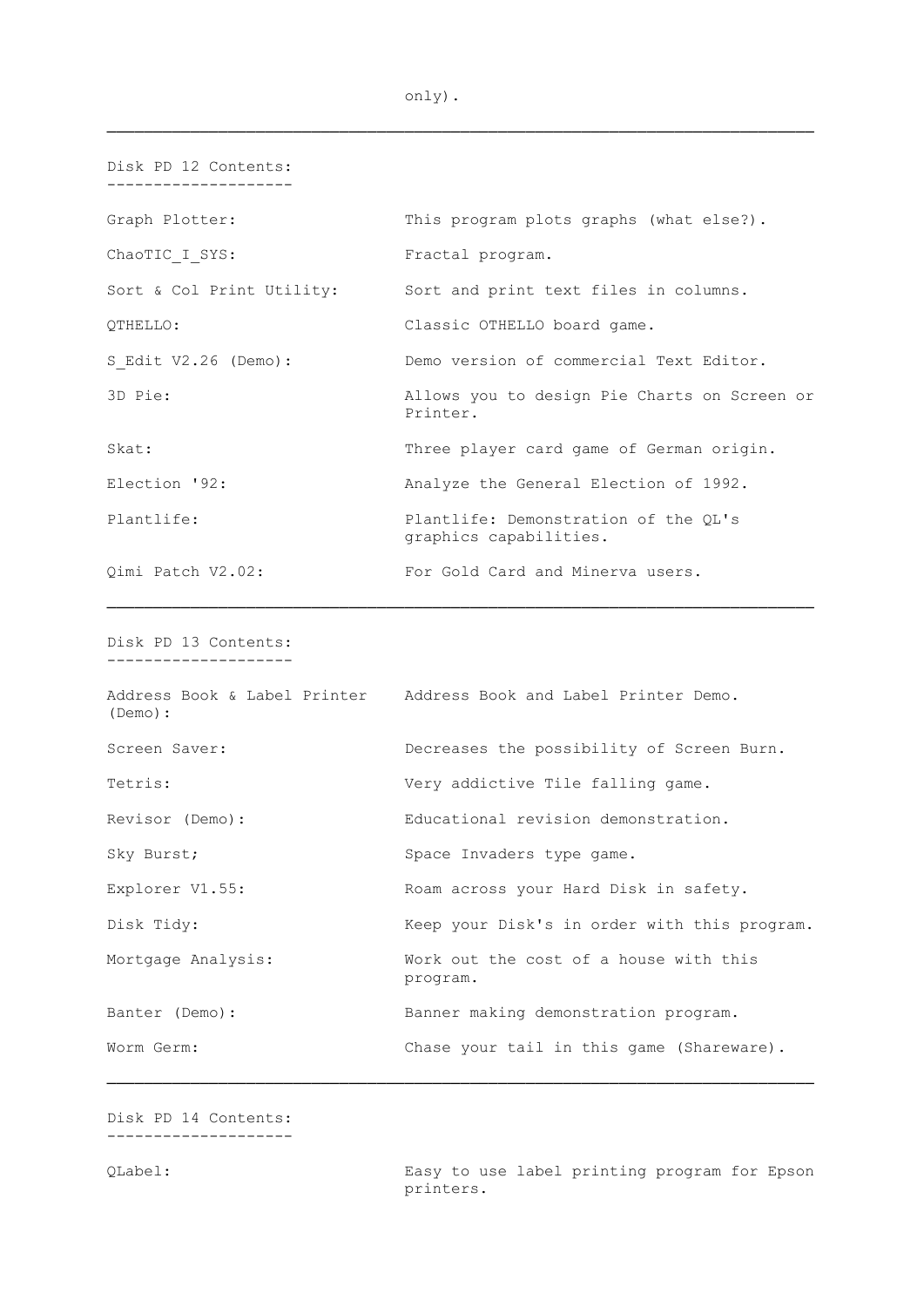| Sprint:     | Sideways Screen Dump for Easel and Screen<br>shots.           |
|-------------|---------------------------------------------------------------|
| Supremacy:  | Tactical game based on the popular game<br>RISK".             |
| Diary:      | Print-out a Diary on seperate sheets of A4<br>paper.          |
| QXLFormat:  | Turns formatted PC Diskettes into QL<br>Diskettes, DD and HD. |
| Dreamlands: | Text Adventure of the traditional "fantasy"<br>genre.         |
| Stripper:   | Strip out control codes from a Quill ' doc'<br>file.          |
| Starburst:  | Shoot-em-up Space Cavern game.                                |
| Norback:    | Hard Disk Back-up Utility program.                            |
| Oha11:      | Game of skill using precise control of<br>cursor keys.        |

 Disk PD 15 Contents: --------------------

Doc obj:  $\qquad \qquad \qquad$  A small utility; for viewing only, Quill -doc' files. (PE program). PopCalc: A charityware calculator/converter with multiple memories & log facility. Minefield: An excellent & challenging game Runs under PE, very addictive. VIEWER: The excellent text file viewer used by SJPD & QUBBESoft for many PD disks. Qeyes: Novelty 'eyes' that follow your pointer A PE program. Doctor: A utility for viewing and editing files of any type. Full search/replace. (PE prog). Keyboard: A program to easily redefine the keys on your keyboard. Di-Ren & s/Hermes. PICer: A utility to convert most types of QL bitmap graphics into QL ' pic' format. Grabbit: A utility for 'grabbing' QL screens & saving them in ' pic' format. PE program. Open: Check what channels your errant soft ware is trying to open, ideal for debugging.

────────────────────────────────────────────────────────────────────────────

Disk PD 16 Contents:

--------------------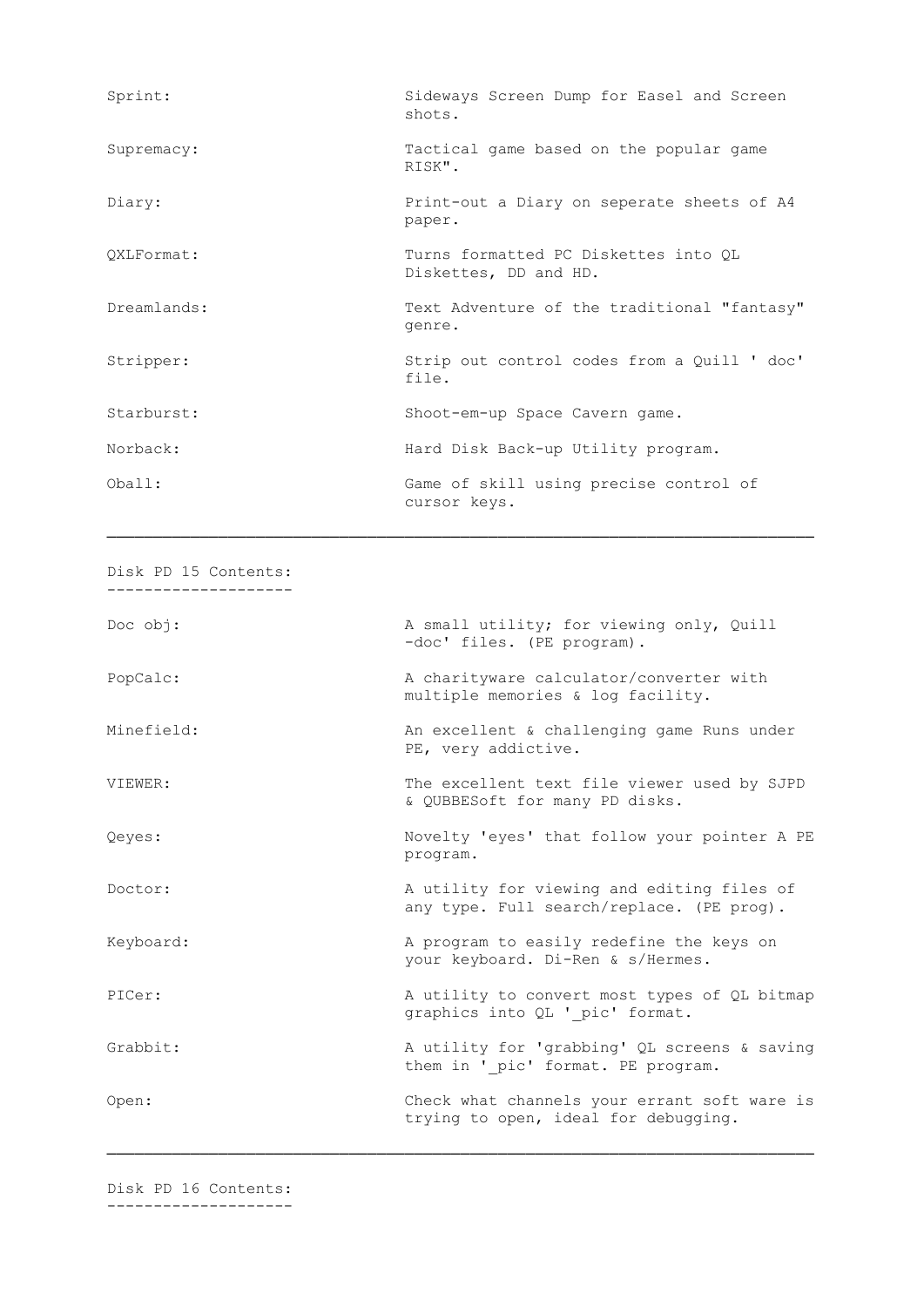| ButtonFrame: | Allows use of the QPAC2 button frame in your<br>own Basic & Qlibed progs. (PE)    |
|--------------|-----------------------------------------------------------------------------------|
| PEX:         | Make the most of Multitasking by unlocking<br>hidden windows. (PE)                |
| OSPV & VSPV: | Quite Simple Pic Viewer & Very Simple Pic<br>Viewer for' pic' files. (PE)         |
| Smash:       | Compress your EXable files, Allows you to<br>fit much more on a Floppy Disk.      |
| Winlink:     | Simplifies the (un)linking of QUBIDE Hard<br>Disk Partitions. (PE)                |
| Einstein:    | Make the squares colour indicated harder at<br>Level 3. (PE prog).                |
| PICE 8 NICE: | Pice extends Pex, Nice extends Pice. (PE)                                         |
| ScratchOL:   | Drag & Drop for SMSQ. Move text from one<br>prog to almost any other. (PE)        |
| STD:         | Recently updated STD index. Finds places<br>from codes or codes from places. (PE) |
| ZipBack:     | Backup your Hard Disk to another one with<br>compression. (PE)                    |

| Disk PD 17 Contents: |                                                                             |
|----------------------|-----------------------------------------------------------------------------|
| Windraw:             | Resize and move SuperBASIC windows on Hi-Res<br>screens.                    |
| Filelnfo II:         | Start programs by executing data files from<br>Qpac2, QueShell or PWfile.   |
| Qpac2 Patch:         | Allows Opac2 to use the latest features in<br>Filelnfo II.                  |
| VATcalc:             | Calculate VAT amounts from any other amount<br>at any rate.                 |
| GO:                  | Pointer version of this ancient game.                                       |
| Oascade:             | Start 'button' to fire-up programs of your<br>choice.                       |
| Fileselector:        | Start Qpac2 files as you want it on the fly.                                |
| PFdata:              | Formally commercial software from PROGS now<br>PD. Printout your DDF files. |
| MiniCron:            | Tell your unattended QL when to do it's<br>jobs.                            |
| BasicV:              | Access basic variables from other jobs.                                     |
|                      |                                                                             |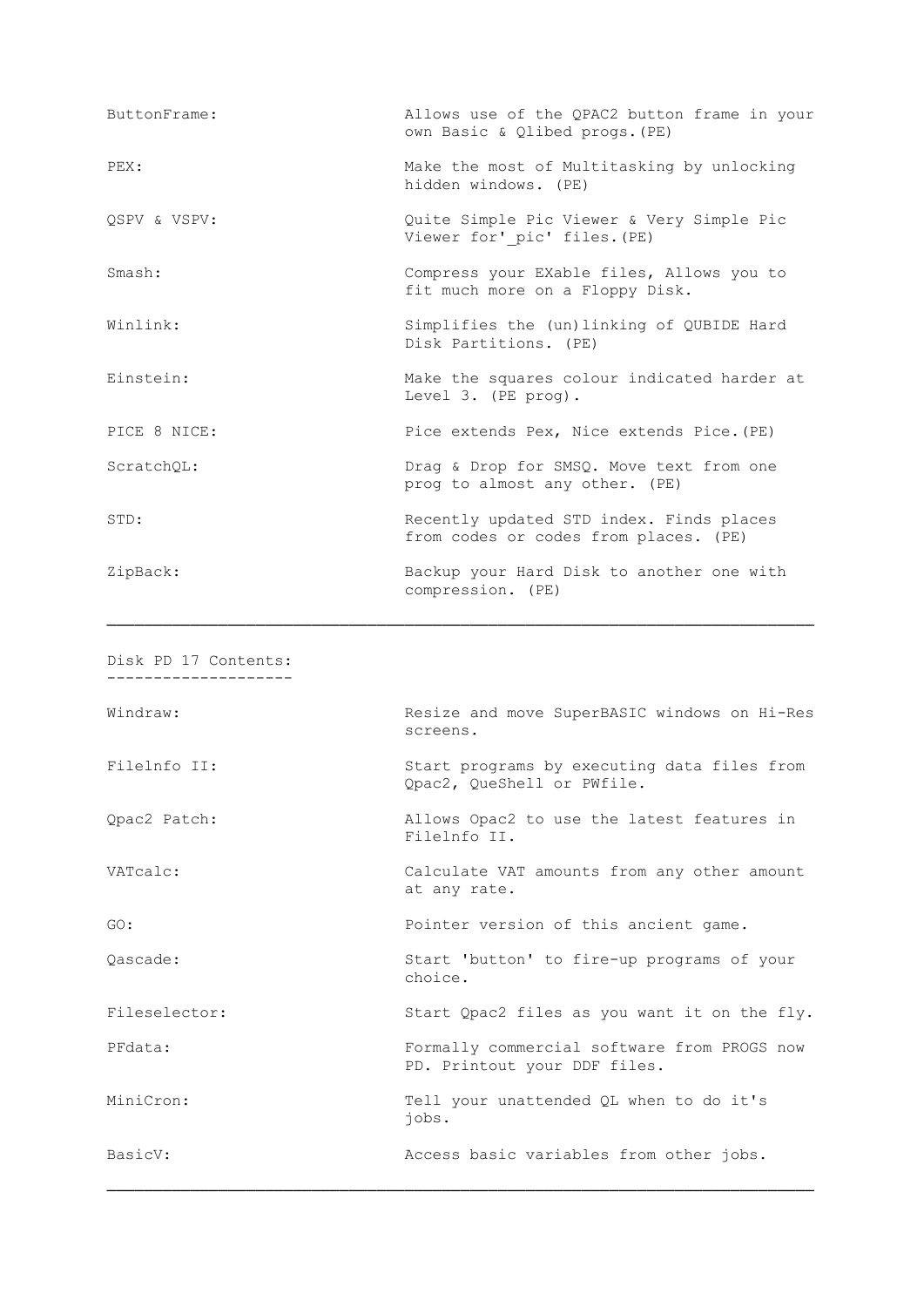--------------------------------------- THE SPECIALS SECTION ---------------------------------------

 SPECIAL Disk 1 Contents: ------------------------

Q.A.T.S.: QL Application Traffic Supervisor

 This program is a powerful utility designed to reduce the number of keystrokes needed to perform housekeeping and task manipulation on your QL. QATS is menu-driven and the inbuilt menus can be tailored to suit your own particular QL set-up and working rhythm in order to maximise your productivity. An extensive instruction Manual is included in Quill \_doc' format which includes exercises for the novice user.

QATS provides inbuilt facilities for :

 Initiating and returning from the PSION jobs (expanded memory only); Initiating and returning from other EXEC'able, SWOPPER and SuperBASIC programs; Sophisticated wild card filename processing; Fast copying and deleting of files; Formatting media; Managing JOBS; etc., etc.,

────────────────────────────────────────────────────────────────────────────

 SPECIAL Disk 2 Contents: ------------------------

Molecular Graphics V5.11 & V5.11GC.

 This program was written by M Knight with acknowledgements to Dr A Mynett of Brighton College of Technology.

The program enables the user to display, rotate and animate a number of molecules in a Graphical form. Included are a number of molecules available for the user to display, plus the user is able to design and display his/her own molecules.

 There are two versions of the program on the Disk, one for Gold Card users and the other for non Gold Card users. The Gold Card version enables more rigorous spacefill diagrams due to the extra memory available.

────────────────────────────────────────────────────────────────────────────

There is an extensive Manual in Quill ' doc' format.

 SPECIAL Disk 3 Contents: ------------------------

QL XLisp V1.4a.

 This Public Domain program has been ported from the PC with only small changes necessary to recompile it for the QL using the C68 'C' Compiler. The attention of the user is drawn to the restriction to non-commercial use (see XLISP MEM 1.0 INTRODUCTION) and to the wishes of the Author in connection with the distribution of enhanced versions of the program.

In this QL version, the Executable code is found in XLISP EXE. An expanded QL with Toolkit 2 and at least one Disk Drive is required. Allocations of stack and heap may be changed at runtime in programs compiled with the C68 system, as indicated in the XLISP BOOT program.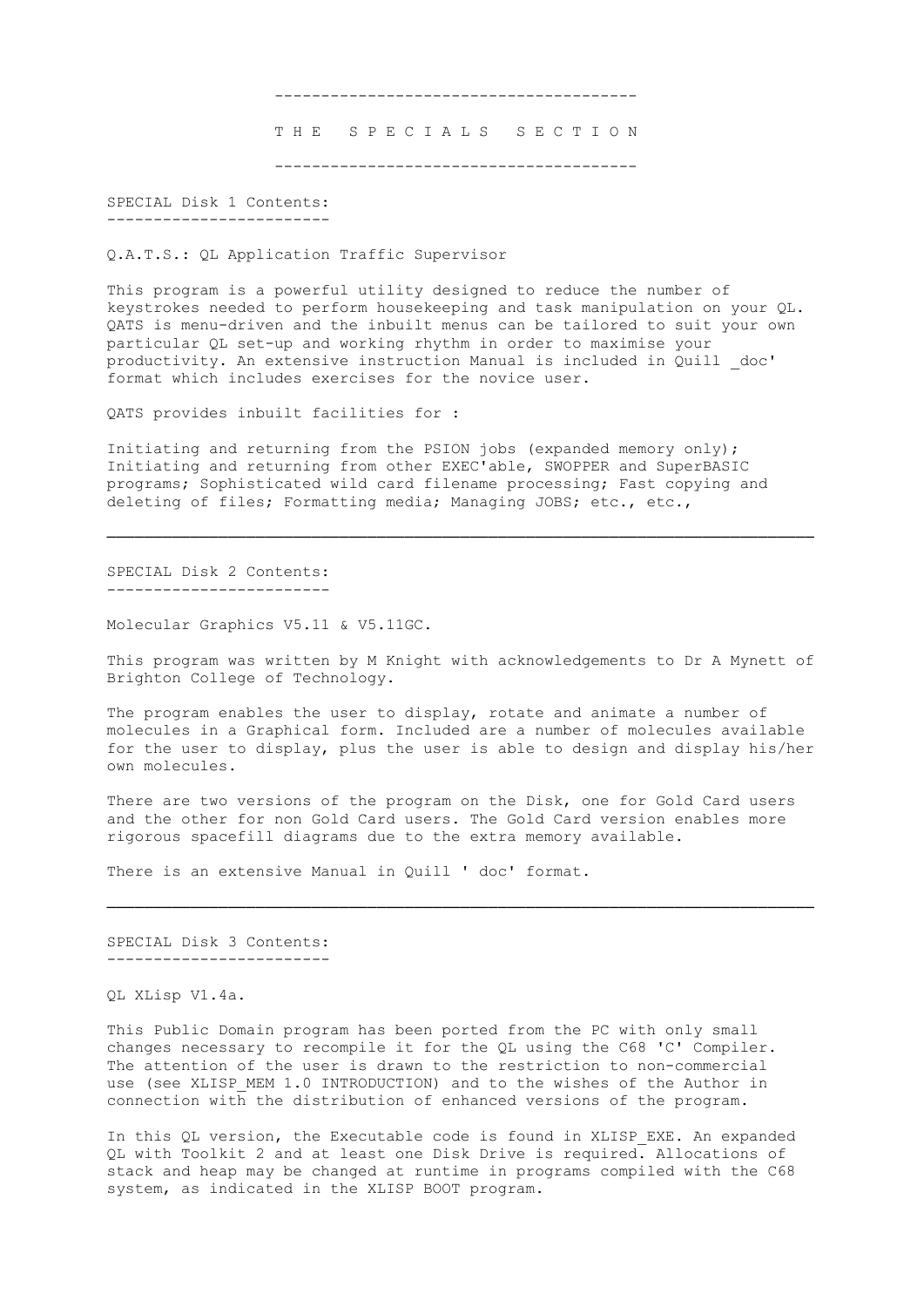The COMMON LISP standard has advanced, some later programs cannot be run with XLISP.

────────────────────────────────────────────────────────────────────────────

 SPECIAL Disk 4 Contents: ------------------------

QPACer (QPAC2 Boot Creator)

 This program has been written to help those people who have difficulty in creating their own Boot programs to run QPAC2.

 QPACer asks you plain and simple questions, once you have answered them, it will write a BOOT program to set up QPAC2 how you specified it. QPACer is very user friendly, half of the QPACer display is devoted as a help window, where simple explanations of the questions that QPACer asks are given. There is an extensive Manual included, written in Quill ' doc', Perfection ' per' and ASCII ' txf format.

 Requirements: QL or compatible computer, 256K of RAM, QPAC2 and Toolkit 2. (Toolkit 2 is not essential but the Author assumes it is there)

SPECIAL Disk 5 Contents

'C' Tutorial

 This Tutorial was originally written for PC's or compatibles. 'C' is designed to be a portable language so it applies virtually unchanged for the C68 for QDOS implementation.

 The 'C' Tutorial documentation has been put into a set of Quill' doc' files for easy loading, viewing and printing. Scattered through the text of the Tutorial are a number of comments all headed 'QUC68' and intended from the left margin. These are comments which have been added to the text and are based on having worked through the Tutorial to learn 'C'. They have been added to help clarify some of the differences between the QLIC68 environment and the IBM compatibIeIMSDOS environment assumed in the Tutorial. Some additional functions have also been added to the Tutorial to clarify the differences between the two environments.

────────────────────────────────────────────────────────────────────────────

 SPECIAL Disk 6 Contents: ------------------------

QPTR Companion

 This Disk contains a number of Functions enabling the proficient 'C' programmer to Interface with the Pointer Environment. The Functions are as follows:- Button Frame Utility Functions, Window Manager Utility Functions (C68 compatable), Window Manager Wrappers & Internal Routines (not callable from C68) and Pointer Interface Trap Wrappers.

 Also included is the Public Domain program Easy C (ECC) by R.J.Weeks of Pointer Products. Easy C has been written to assist the setting up of a C68 Pointer driven programme.

 Source Files and examples are included on the Disk. The Header file QPTR H should always be included when using functions defined in this Library.

────────────────────────────────────────────────────────────────────────────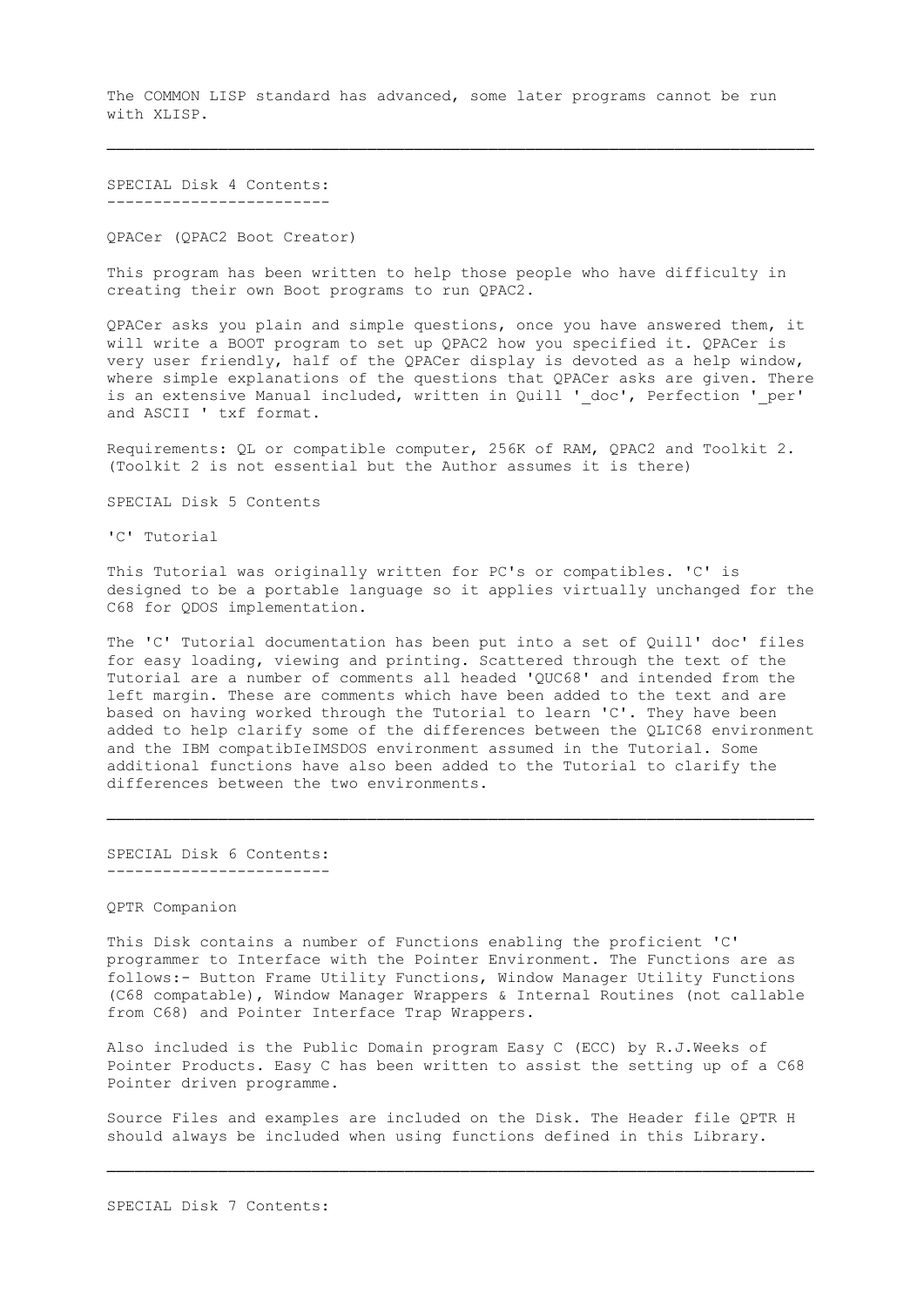------------------------

CPORT Support Library

When the CPORT software converts programs from SuperBASIC to 'C', it converts many of the original SuperBASIC keywords into calls to 'C' functions. The Lib CPORT library is intended to provide many of the more common of these routines.

 PLEASE NOTE that this disk is NOT part of the Software issued by Digital Precision as part of the C-PORT Software. Therefore any problems with the main CPORT program should be reported to Digital Precision.

 This Library Disk was developed purely to run in conjunction with C68, there is no guarantee that it will work with any of the other 'C' Compilers available for use under QDOS.

────────────────────────────────────────────────────────────────────────────

 SPECIAL Disk 8 Contents: ------------------------

QRactal SCREENS Demo

This Disk contains a set of Demo screens as created by the program QRactal, by PRODS of Belgium.

 The QRactal program has now been placed into the Public Domain and can be found further on in this Catalogue.

 The SCREENS are stored in a compressed format on the Disk, but worry not !! The decompression routines are supplied together with a slide show style viewing utility, so that you can watch the pretty pictures. The BOOT program on the Diskwill install the decompression routines and the slide show utility. The screens will be shown one after the other - press the ESC key to quit from the slide show.

────────────────────────────────────────────────────────────────────────────

 SPECIAL Disk 9 Contents: ------------------------

QL Home Finance

 This was a Commercial program, the Author has allowed the program to be placed into the Public Domain. There are 2 Versions on the Disk, one being 128K only and the other for expanded memory i.e. 512K, 640K or 896K. At present the expanded memory version does not work on Gold Card and better.

 QL Home Finance is a very powerful and flexible finance program. It will enable you to keep a close check on your financial position at all times not just when your monthly bank statement comes in. QL Home Finance is a sophisticated program, and it will take a little learning and practise before you can master it completely. You'll find the effort worthwhile!

There is an extensive Manual in Quill -doc' format supplied on the Disk.

────────────────────────────────────────────────────────────────────────────

SPECIAL Disk 10 Contents:

-------------------------

ZMX (Demo) Spectrum Emulator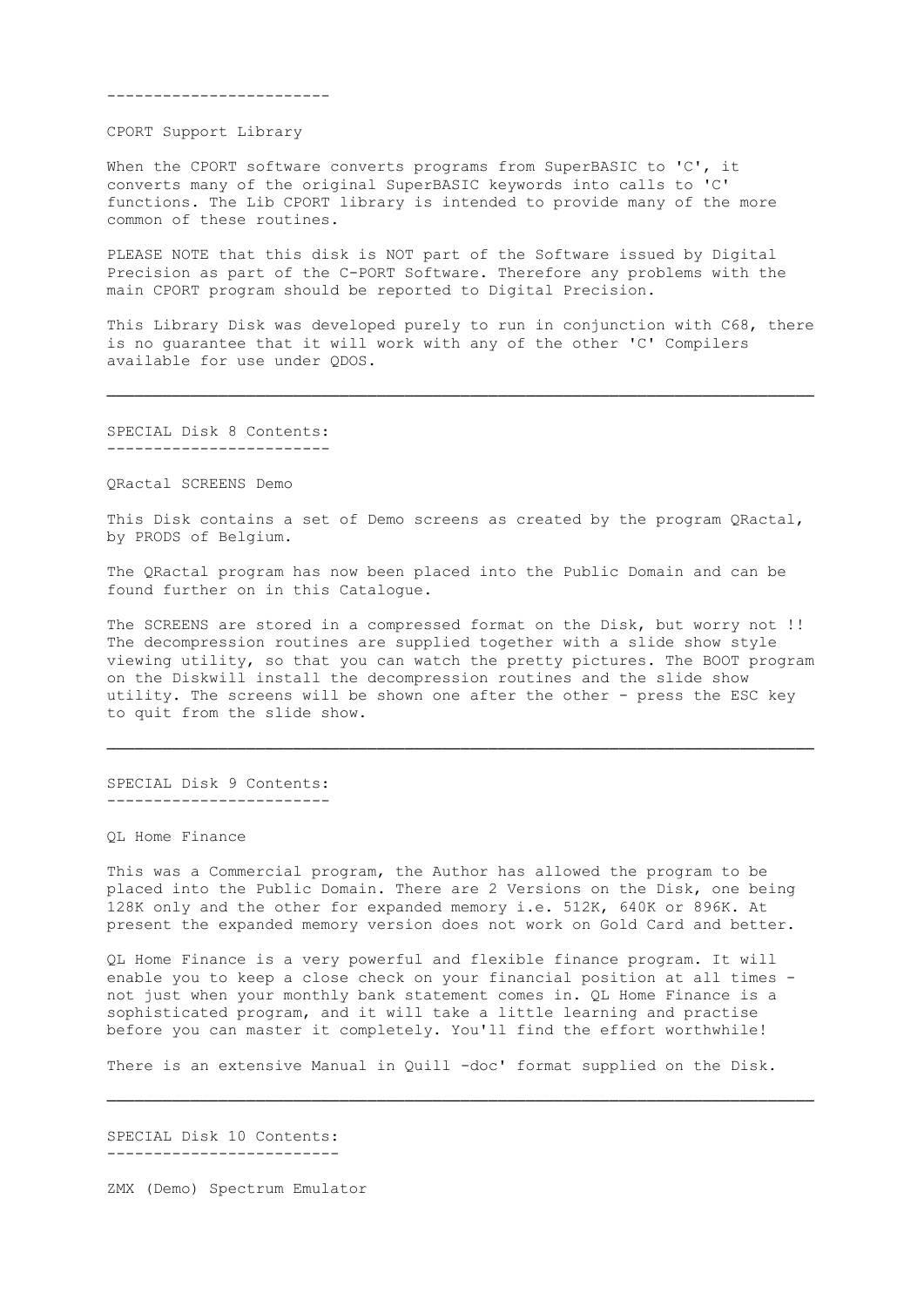ZMX Demo includes Demo versions of ZM/ht +2 and ZM/ 128 +1 Spectrum Emulators. The PD/Demo versions are fully working except some menus have inactive items: Save Z80 Snapshot option has been disbled, All Runtime options have been disabled, Keyboard options disabled; no Multi-key mode or Game mode, Joystick emulation (Kempston, Cursor, Sinclair 1 & 2), IF-1 Utilities options disabled, Interface 1 emulation on ZM/128 not available; No sound and border emulation; Compilation options disabled on ZM/ht.

 You ideally need a Gold Card or better to run the programs at speed which is high enough to allow you to enjoy them.

────────────────────────────────────────────────────────────────────────────

 SPECIAL Disk 11 Contents: -------------------------

CURSES Companion

 Curses originates on Unix systems. It is intended to allow programmers to write programs for character based screens without the programmer having to be aware of the fine details of the control sequences needed for each screen type.

 The C68 Curses Library is a Public Domain implementation of the facilities defined for use with UNIX SVR4. As far as we are aware it is a complete implementation of all the facilities described in the AT&T documentation. Including the emulation of the older termcap interfaces.

 The Library was originally written to run on the MINIX operating system, but it was deliberately written to be easily portable to other operating systems. Ports have been done to the Archimedes and (now) QDOS.

────────────────────────────────────────────────────────────────────────────

 SPECIAL Disk 12 Contents: -------------------------

ELVIS Editor V1.6

 This is the first release of ELVIS for QDOS. It is a port to QDOS of the ELVIS Release 1.6 that was posted to Usenet.

 At this point, only limited testing has been done of any of the programs. All the programs compile and link error-free, and at first glance appear to work. If any problems are encountered, then please report them so that they can be investigated further.

There are no pre-requisites (except sufficient memory & disk space).

 The documentation arid source files are provided in ARC format (to make them fit on the disk). If you do not already have a copy of the ARC program then a copy can be obtained from the same source as this ELVIS disk.

────────────────────────────────────────────────────────────────────────────

 SPECIAL Disk 13 Contents: -------------------------

Text 'N' Graphix (Demo)

 This is a Demonstration version of a Commercial program. The full version is available from Dilwyn Jones Computing, 41 Bro Emrys, TaI-Y-Bont, Bangor, Gwynedd. LL57 3YT. Tel 01248 354023.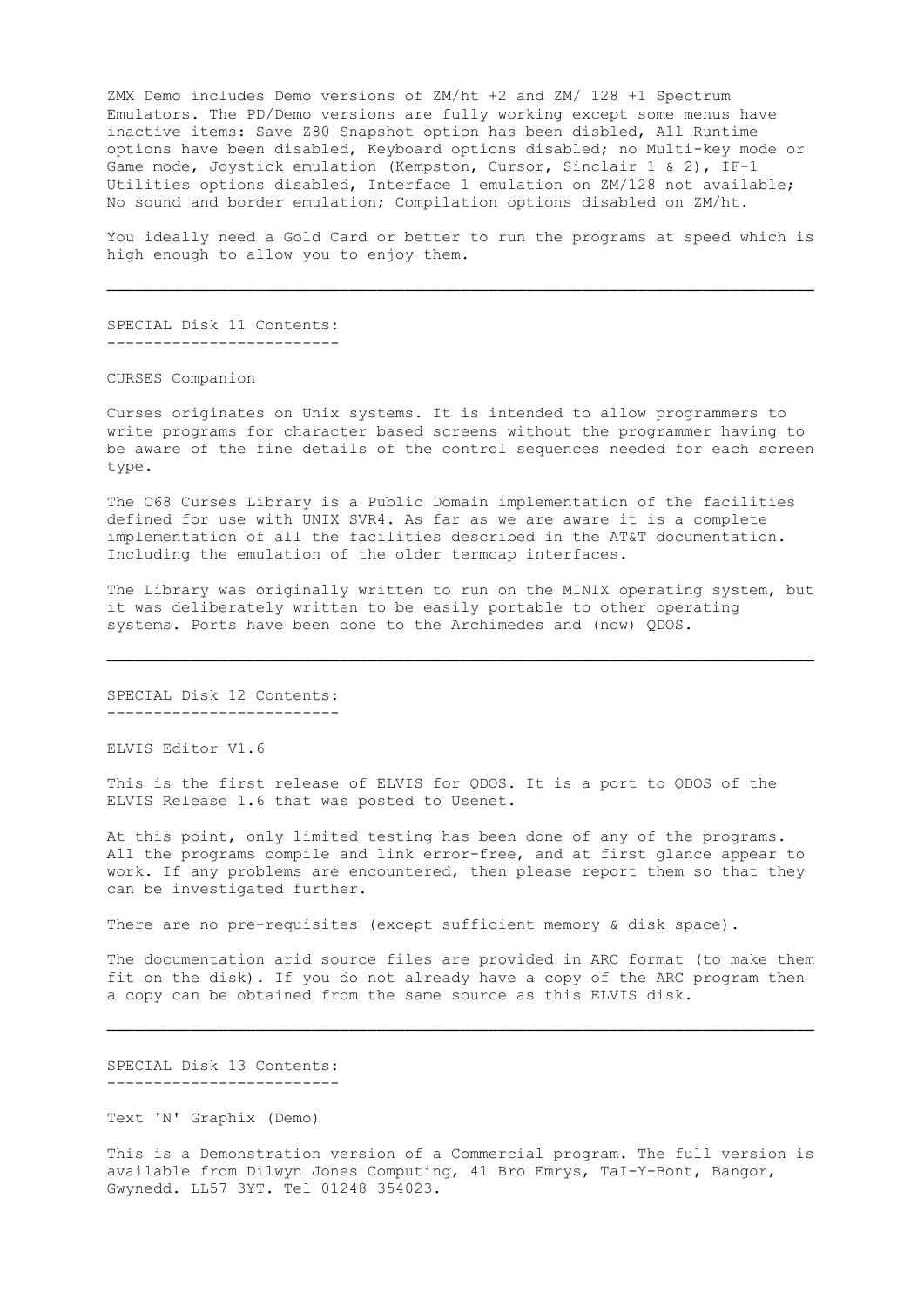If you present this Disk when purchasing the full version you can claim a £1.00p discount off the full purchase price.

 The program allows Screens, or parts of Screens, to be included within Text files. The Disk includes the full Manual. The Author suggests that this be printed out. The README\_doc explains how this can be achieved. Also included on the Disk is a program called SPIRAL which generates random patterns which can be included within your Text files.

────────────────────────────────────────────────────────────────────────────

 SPECIAL Disk 14 Contents: -------------------------

'C' Programming Tools 1

 This Disk contains Executable programs, Documentation and Source Code for the following 'C' Programming Tools.

- Cproto: Cproto generates function prototypes for functions defined in the specified C source files to the standard output. The function definitions may be in the old style or ANSI C style.
- Indent: The 'indent' program changes the appearance of a C program by inserting or deleting whitespace. It can be used to make code easier to read. It can also convert from one style of writing C to another.
- Unproto: Unproto is a filter that sits inbetween the C Preprocessor and the next C compiler stage, rewriting ANSI-style syntax to old-style syntax.

────────────────────────────────────────────────────────────────────────────

 SPECIAL Disk 15 Contents: -------------------------

'C' Debugging Tools

 This Disk contains 'C' Libraries, Documentation and Source Code for the following 'C' Debugging Tools:

- Lib Debug: One of the problem areas when developing 'C' programs is the process of debugging them. This can be extremely difficult and time consuming. The debugging system simplifies this task by providing a mechanism for monitoring the execution of a 'C' program as it's running.
- Lib Mafloc: This malloc library is a replacement for the standard library to be used during software development and/or debugging. This library differs from the standard malloc library code, the differences between the two are pointed out within the documentation.

────────────────────────────────────────────────────────────────────────────

 SPECIAL Disk 16 Contents: -------------------------

Ergon Development (Demo Disk)

 This Disk contains the following programs in compressed format, the compression program used is the popular'ZIP':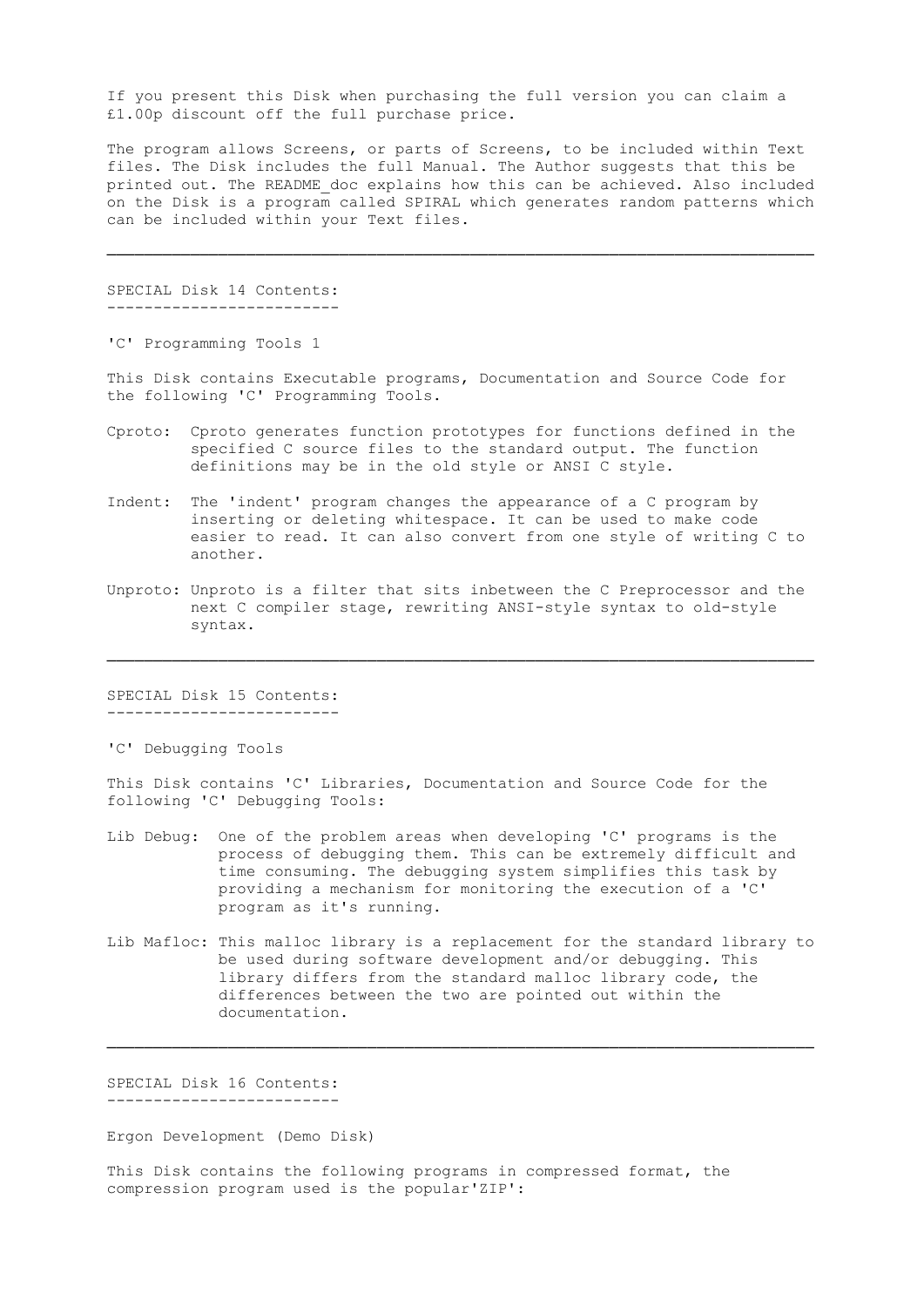QLM : PD Demo Version of Q-Library Manager. FDV : PD Demo Version of Floppy Disk Utilities. OWRDEMO: Demo of capabilities of Open World (GIF, IFF, TIF, CUT). MBSPD71: PD Version of MasterBasic. It is cut-down version. Current version is 1.44+1. DEADEMO: Demo version of DEA Intelligent Disassembler.

 The BOOT program on the Disk enables you to de-compress the programs onto other Disk's.

────────────────────────────────────────────────────────────────────────────

 SPECIAL Disk 17 Contents: -------------------------

German to English Wordlist

 This program allows the user to enter German words in order to discover their English translation. The wordlist may also be browsed.

 An expanded QL with at least one Disk Drive and 350K+ of free memory is required. The program also requires the Public Domain Tiny Toolkit and D.I.Y. Toolkit extension EDLINE\$ which are included.

When the program starts, it will wait for a German word to be typed in On pressing <ENTER>, the wordlist will be searched for your word. If a match is found, it will be displayed at the top of the central window, with the English translation to the right. If a match is not found, the central window will display the list starting from the initial letter of your target word.

────────────────────────────────────────────────────────────────────────────

 SPECIAL Disk 18 Contents: -------------------------

QDesign (Demo)

 This Disk contains a Demonstration Version of the Commercial Graphics/Art/ Package called QDesign.

 To use the program you need the Pointer Environment and Toolkit 2, both these products are not Public Domain There is a BOOT program that will help you to place the Pointer Environment onto this Disk.

 The program enables the user to design Graphical pictures that can be printed out. It is fully Menu driven and very easy to use. A Help file can be activated at any time during the design of your picture. Included in the package is an example screen and a selection of Fonts

Like most Demo's some facilities have been disabled e.g. you cannot save

────────────────────────────────────────────────────────────────────────────

 SPECIAL Disk 19 Contents: -------------------------

D.J.W. Demo Disk

 This Disk contains the following Demonstration Version's of Commercial Program's written by Dave Walker.

 DiscOVER: This program is used to transfer files from IBM PC to the QL and Vice Versa.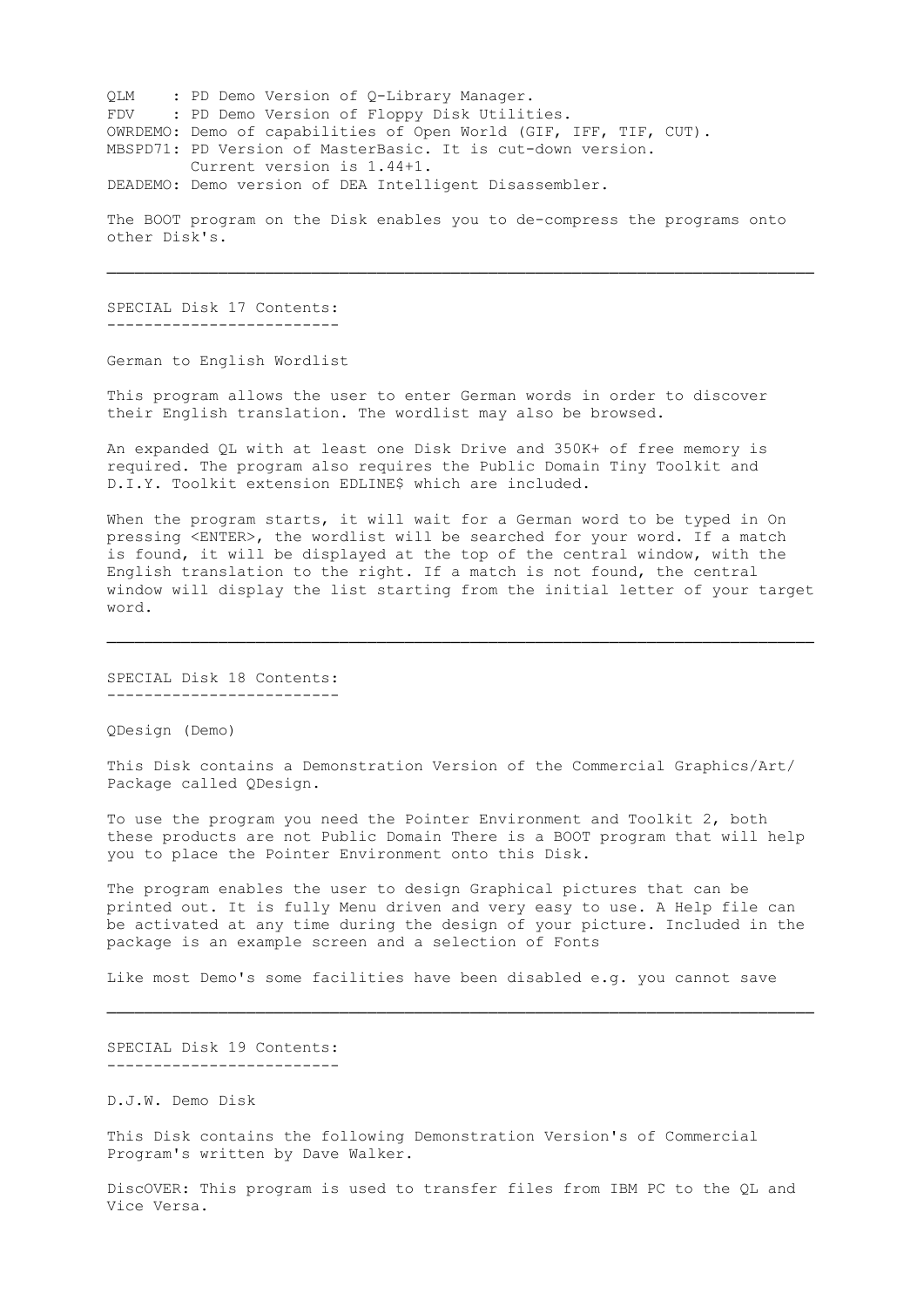MultiDiscOVER: This program is used to transfer files from various Computers to the QL and Vice Versa (BBC DFS, BBCADFS, CP/M, IBM/Atari, etc, etc,).

 TexTIDY: This program is used to tidy up the Files that have been transfered using the above two packages.

 Also included on the Disk is the latest Version of the popular FlpCLONE Disk Copying Utility.

────────────────────────────────────────────────────────────────────────────

 SPECIAL Disk 20 Contents: -------------------------

DBAS Database Package

 This Disk contains a Database package that has been written in Machine Code and is usable from Machine Code, SuperBASIC and 'C'. The vast majority of 'Archive's' ability has been implemented both in Basic & Machine Code, plus some extra facilities.

 The Database handler is in two parts, a set of Machine Code Vectors and a Basic Interface. Various demonstration programs in both Basic and Machine Code, and a basic utility, are included.

 For C68 Users a Library, an Include File and Documentation are included on the Disk. There is extensive Documentation included on the Disk.

────────────────────────────────────────────────────────────────────────────

 SPECIAL Disk 21 Contents: -------------------------

Fleet Tactical Command 11 (Demo)

 This is a Demonstration version of a Commercial program. The full version is available from DiRen, 'Jelanda', Wyndley Drive, Sutton Coldfleld. 873 6EU. Tel: 0121 355 3943.

 Fleet Tactical Command II is a game which puts the player in charge of a Ship at sea. The player has to use his/her nautical skills in navigation and tactics to avoid being sunk by hostile vessels. This may include Submarines and Destroyers.

 Like all Demo versions some facilities have been curtailed e.g. you cannot save a game plus you only get a maximum of 90 minutes playing time.

────────────────────────────────────────────────────────────────────────────

An extensive Manual is included on the Disk in ASCII txt format

 SPECIAL Disk 22 Contents: -------------------------

QL Hard Disk

 This Disk contains Dirk Steinkopf's PD Hard Disk Interface and Software for the Sinclair QL. The Hard Disk system components are as follows:

- 1. A Hard Disk (not supplied) any drive that can be connected to an OMTI or WD controller i e MFM or RILL Drive.
- 2. An OMTI-5520, WD-1 002A-WX1 or ST11 R Controller (not supplied). 3. A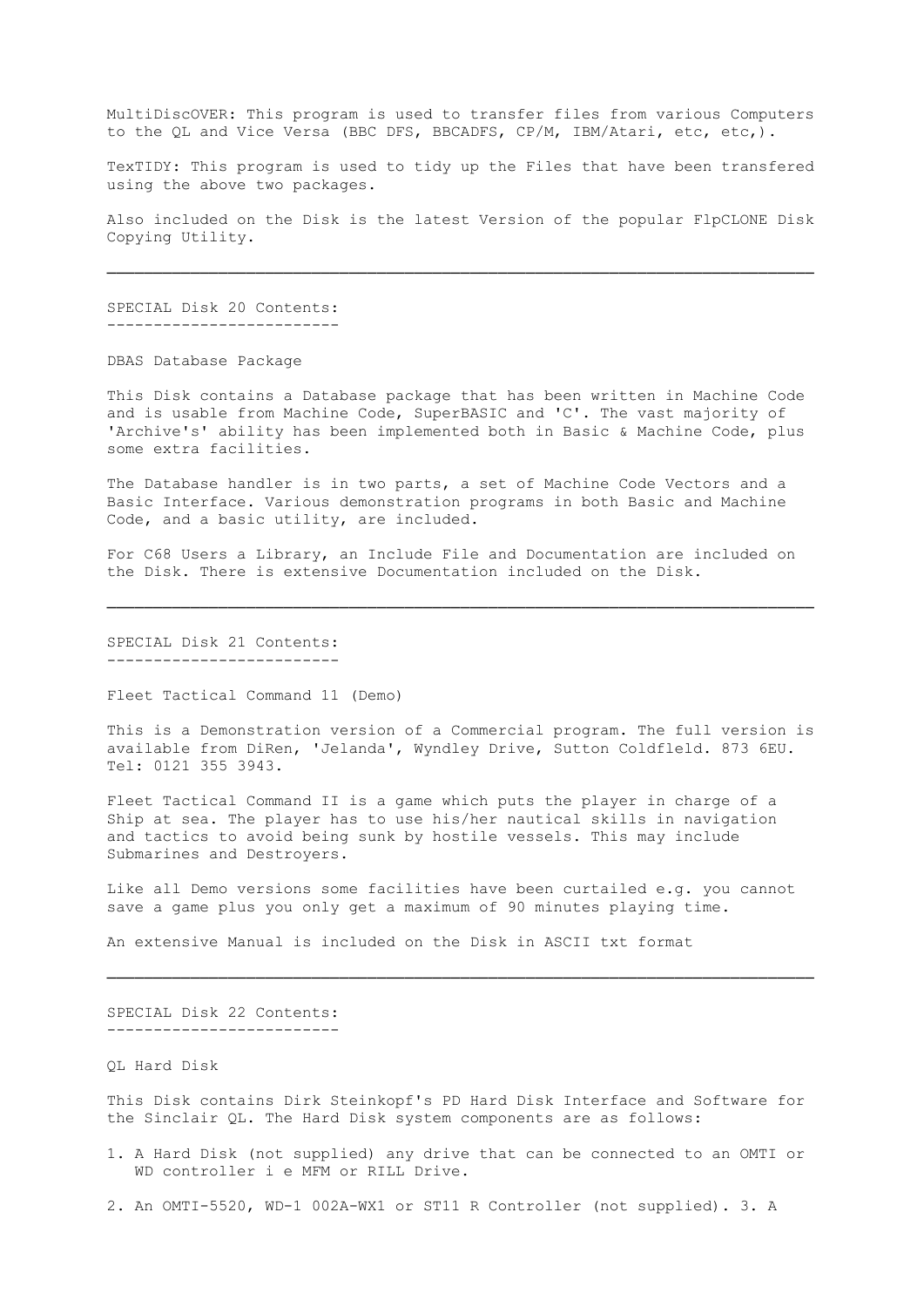circuit to connect the Controller to the QL bus (diagram supplied).

4. The driver Software which is the Interface to QDOS (supplied on the Disk.

 Full documentation is included on the Disk in ASCII txt format. The circuit diagram is on the Disk as a loadable Screen i.e 32K screen shot. To view, just LBYTES flp1\_circuit\_pic,131072.

────────────────────────────────────────────────────────────────────────────

 SPECIAL Disk 23 Contents: -------------------------

PSION Xchange

 PSION Xchange was developed as a suite of four business programs for the Sinclair QL in 1983. It was updated to Version 2 and converted to run on ICL's One Per Desk and PC's. In 1986 a Thor specific Version was released combining the four QL packages into one task and adding features from the OPD such as TSL (Task Sequencing Language), Quill extraction ASCII Export, 3D Easel Graphics, LOAD USR in Archive, better printer support and much much more.

 The PC Version's (Xchange & PC Four) are NOT Public Domain and must not be copied without permission.

 Current Version is V3.90L allowing 50 Translates in Printer Driver plus more code improvements.

────────────────────────────────────────────────────────────────────────────

 SPECIAL Disk 24 Contents: -------------------------

# SPECULATOR'93

 This is the first release of SPECULATOR, a 48K ZX Spectrum Emulator package for QDOS micros, written by William James, with help from Dave Barker, Simon N Goodwin, Mark J Swift and Dave Walker.

 The supplied BOOT program will load the Emulator and enter ZX Basic. A certain number of Files in Spectrum format are on the Disk, to call up a Catalogue of these files type  $F5 9$  . Type J "nnnnn" (where nnnnn is the filename) to load a file. Pressing ESC will call up a Help screen which displays the ZX Spectrum Keyboard plus the way back to SuperBASIC.

For info about the Emulator & Disk file converters, read SPECULATOR TEXT. QSPEC2\_TEXT covers the extra commands for tape loading and conversion of ZX Basic & Screen files.

────────────────────────────────────────────────────────────────────────────

 SPECIAL Disk 25 Contents: -------------------------

QLIPER Disk

 This Disk contains a collection of PD & Shareware Software from Salvador Merino Gonzalez as follows:

 Foto-DBase V1.01 (Shareware): Database for Digtalized Photo's. eFORTH V1.03 (PD): Forth programming language. Til Olimpo V1.0 (Shareware): A powerful language implemented using a threaded interpreter and a RPN Compiler.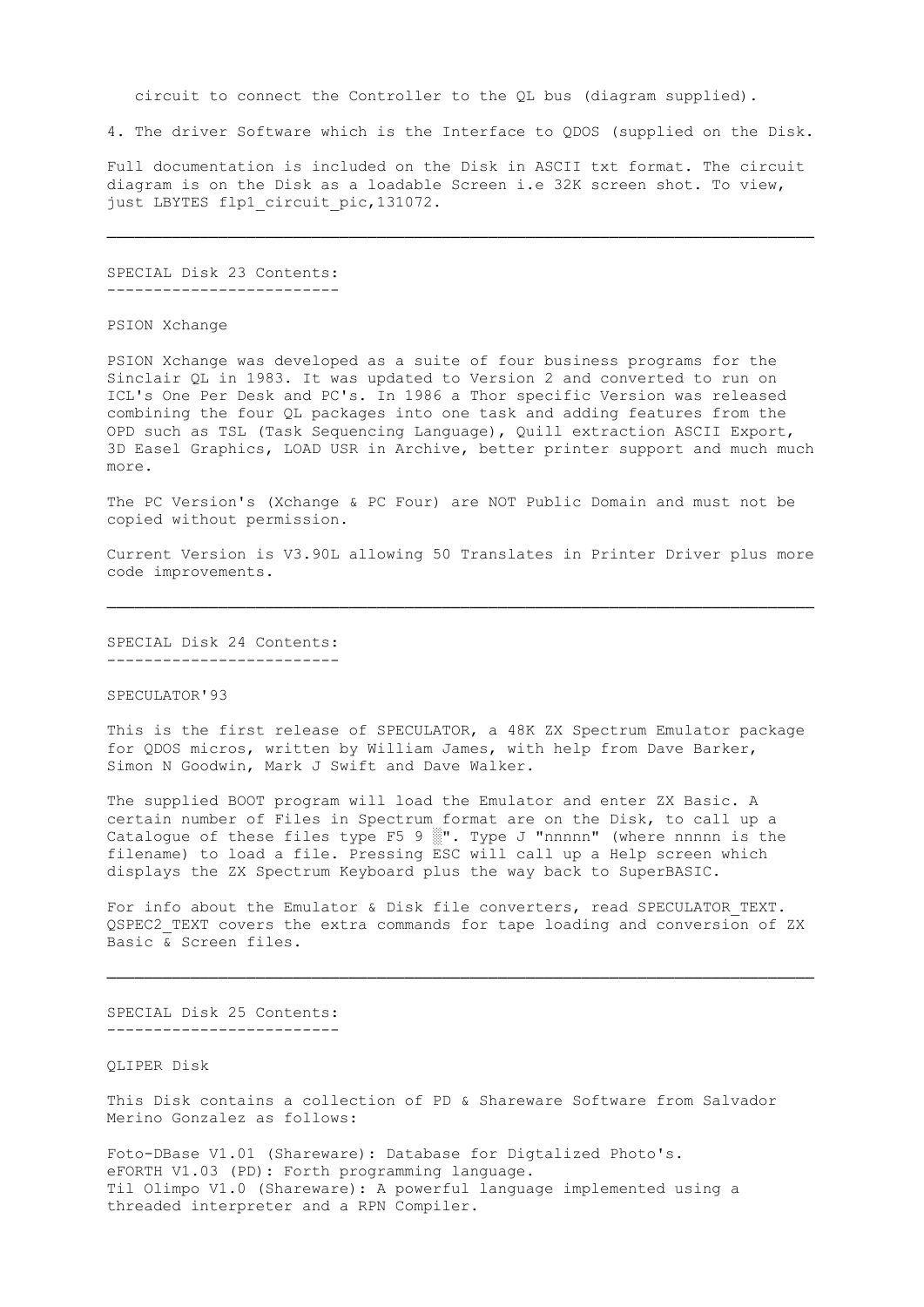Wipeout V1.0 (PD): Graphical game, includes Source Code. Olimpo Library V1 0 (PD): a C68 library for multiplafform programming.

────────────────────────────────────────────────────────────────────────────

Some of the documentation is written in English, some in Spanish.

 SPECIAL Disk 26 Contents: -------------------------

Line Design 2 (Demo)

 This is a Demonstration version of the Commercial program LineDesign Version 2. It is a fully working version, the only difference between this and the Commercial version is that this Demo version always shows a large FROGS Logo on the print-out.

 If you find you like the Demo version you should purchase the Commercial version which includes: - printouts without the FROGS Logo, - more FONTS (130 to be precise), - clipart (4 & a bit Disks full), - a thick Manual explaining how to use LineDesign

 The Commercial version is available from FROGS, Haachtstraat 92, 3020 Veltem, Belgium or from QBranch, PO Box 7, Portslade, East Sussex. BN41 2ND.

────────────────────────────────────────────────────────────────────────────

 SPECIAL Disk 27 Contents: -------------------------

Compu-Clips 1

 Compu-Clips 1 is a Disk full of compressed pictures (3 to 4 Disks when fully de-compressed). The pictures have been converted from a PC by Dilwyn Jones using DJC's Convert-PCX Software. The name Compu-Clips comes from the fact that they are Computer related Clip-Art pictures.

 All the pictures are supplied in MODE 4 screen format (32 Kilobyte Screens), Black and White only. These pictures come from various PD Disks from the PC Software scene.

 In their compressed state the pictures can be used with DJC's Page Designer 3. De-compression routines are included on the Disk thus you can turn the pictures that you want into standard 32K mode 4 screens, which can be loaded into any Graphics or Desk Top Publishing program able to load QL screens (Pro Pub, Eye-Q, The Painter, etc., etc.).

────────────────────────────────────────────────────────────────────────────

 SPECIAL Disk 28 Contents: -------------------------

Bison V1.21

 Bison is a parser generator in the style of Yacc (Yet another Compiler Compiler). It should be upwardly compatible with input files designed for Yacc.

Input files should follow the Yacc convention of ending in y. Unlike Yacc, the generated files do not have fixed names, but instead use the prefix of the input file. For instance, a grammar description file named parse y would produce the generated parser in a file named parse\_tab c, instead of Yacc's y\_tab c.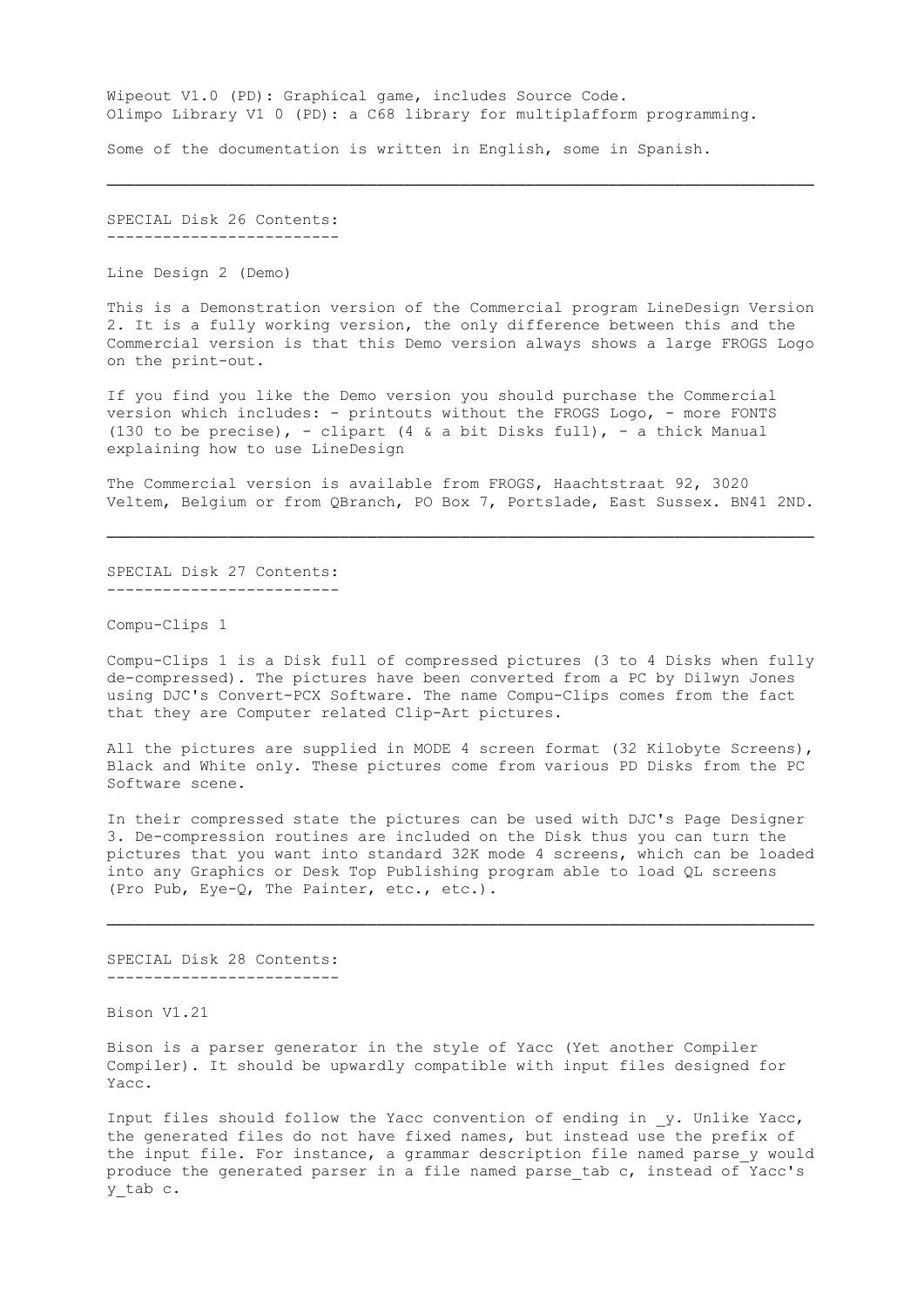Bison supports both traditional single-letter options and mnemonic long option names. Long option names are indicated with - instead of -.

────────────────────────────────────────────────────────────────────────────

Source Code and Documentation are included on the Disk.

 SPECIAL Disk 29 Contents: -------------------------

Flex V2.3

 Flex (Fast Lexical Analyzer Generator) is a tool for generating scanners, programs which recognized lexical patterns in text.

 Flex reads the given input files, or its standard input if no file names are given, for a description of a scanner to generate. The description is in the form of pairs of regular expressions and C code, called rules. Flex generates as output a C source file, lex yy c, which defines a routine yylex(). This file is compiled and linked with the -Ifl library to produce an executable. When the executable is run, it analyzes its input for occurrences of the regular expressions. Whenever it finds one, it executes the corresponding C code.

For full documentation, see Flexdoc doc. Source Code is included.

 SPECIAL Disk 30 Contents: -------------------------

QDOS Escher Demo

 This slideshow of graphics by the brilliant artist M.C.Escher was converted from the Amiga Public Domain by Simon N Goodwin, using Ergon Developments Open World converter and custom SuperBASIC to join together the big screens.

────────────────────────────────────────────────────────────────────────────

 Escher's work is particularly appropriate for computer display as the pictures embody ideas of symmetry and sequence which are independant of display colour and resolution.

 Several of the original scans were wider or taller than the 512x256 QL display, so these have been converted to special WIDE or TALL file-types The Disk includes BASIC programs to make and view these files.

────────────────────────────────────────────────────────────────────────────

Also included is a full PD SPEEDSCREEN release.

 SPECIAL Disk 31 Contents: -------------------------

MiniClips

 MiniClips is a collection of hundreds of small Clip-Art pictures on a wide range of themes. They are supplied both compressed and archived into 2 files (MINICLIPS1 zip & MINICLIPS2 zip).

The pictures have been converted from IBM PC Graphics by Dilwyn Jones.

 The archiving utility used is the popular ZIP program. An un-zipping program is supplied on the Disk When fully de-compressed, the collection consists of 78 mode 4 (32K) screens; each holding 16 to 20 small pictures on average, an estimate of the total is about 1200 pictures. This will fit onto 4 DS/DD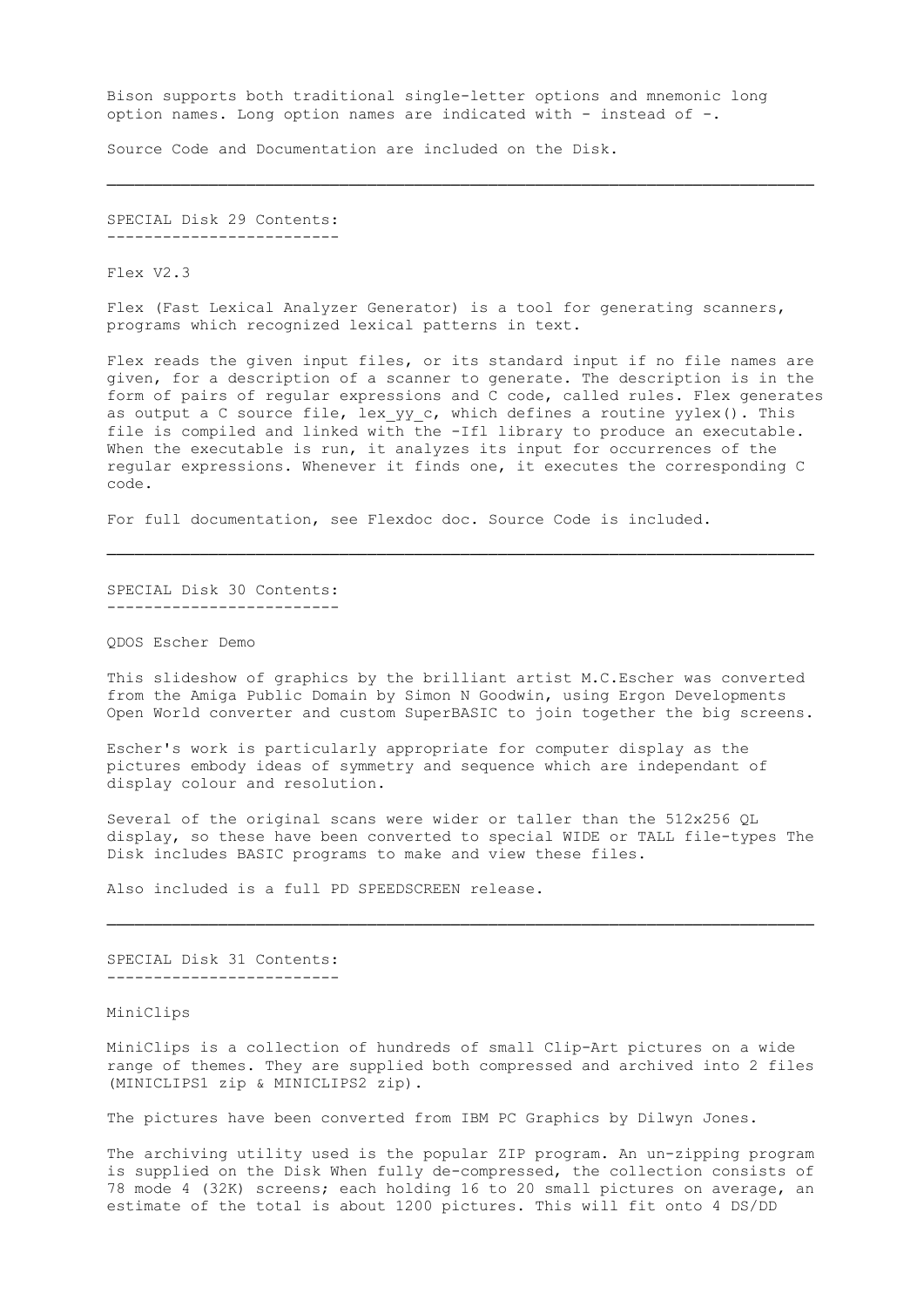Disks and can be used with any QL program capable of loading a Mode 4 screen.

────────────────────────────────────────────────────────────────────────────

 SPECIAL Disk 32 Contents: -------------------------

QTPI

A Pointer Environment Terminal Emulator by Jonathan Hudson.

 QTPI is a telecommunications program for the Sinclair QL and other computers running QDOS compatable operating systems with the Pointer Environment. The program allows the QL to connect to the outside world, via a suitable modem.

 The program can be used on a 640K QL with standard serial ports, but the minimum recommended configuration is a Trump Card plus Hermes. OTPI requires that the Pointer Environment and Toolkit 2 be present.

 For those that are new to telecommunications on the QL it is well worth reading the TXT files on both this Disk and SPECIAL Disk 33 (QEM).

────────────────────────────────────────────────────────────────────────────

 SPECIAL Disk 33 Contents: -------------------------

QEM V4.23

 QEM is a multi-tasking terminal emulator and communications program for the Sinclair QL.

 It enables communication with other computer systems, using either a direct connection or with a modem over telephone lines. QEM allows transference of files to and from a remote computer system using a number of file transfer protocols. This facility is implemented using a system of eXternal PRotocol (XPR) libraries; this means additional protocols may be added without a change to the QEM program.

 QEM runs on Sinclair QL computers, and most clones and emulators. QEM may (probably) run on an unexpanded machine, but needs expanded memory and disks for optimum performance. It is advisable to read the file QEM TXT before use.

────────────────────────────────────────────────────────────────────────────

 SPECIAL Disk 34 Contents: -------------------------

Carlo Delhez Software Collection

 All programs on this Disk have been zipped with ZIP Version 3. Unzip is included on the Disk.

The Disk contains the following programs:

 DHZtools V0 06, a small collection of SuperBASIC extensions plus concise documentation. enGIF V0.11, converts any part of the QL screen into a GIF image. QLingo V2,1, an entertaining word game for 1 to 4 players; Dutch & English vocabulary. QZ V3.04, lets the QL act as a fileserver for the ZX81. ShowQS VO 09, a utility to show QL 32K screens on a PC with EGA/VGA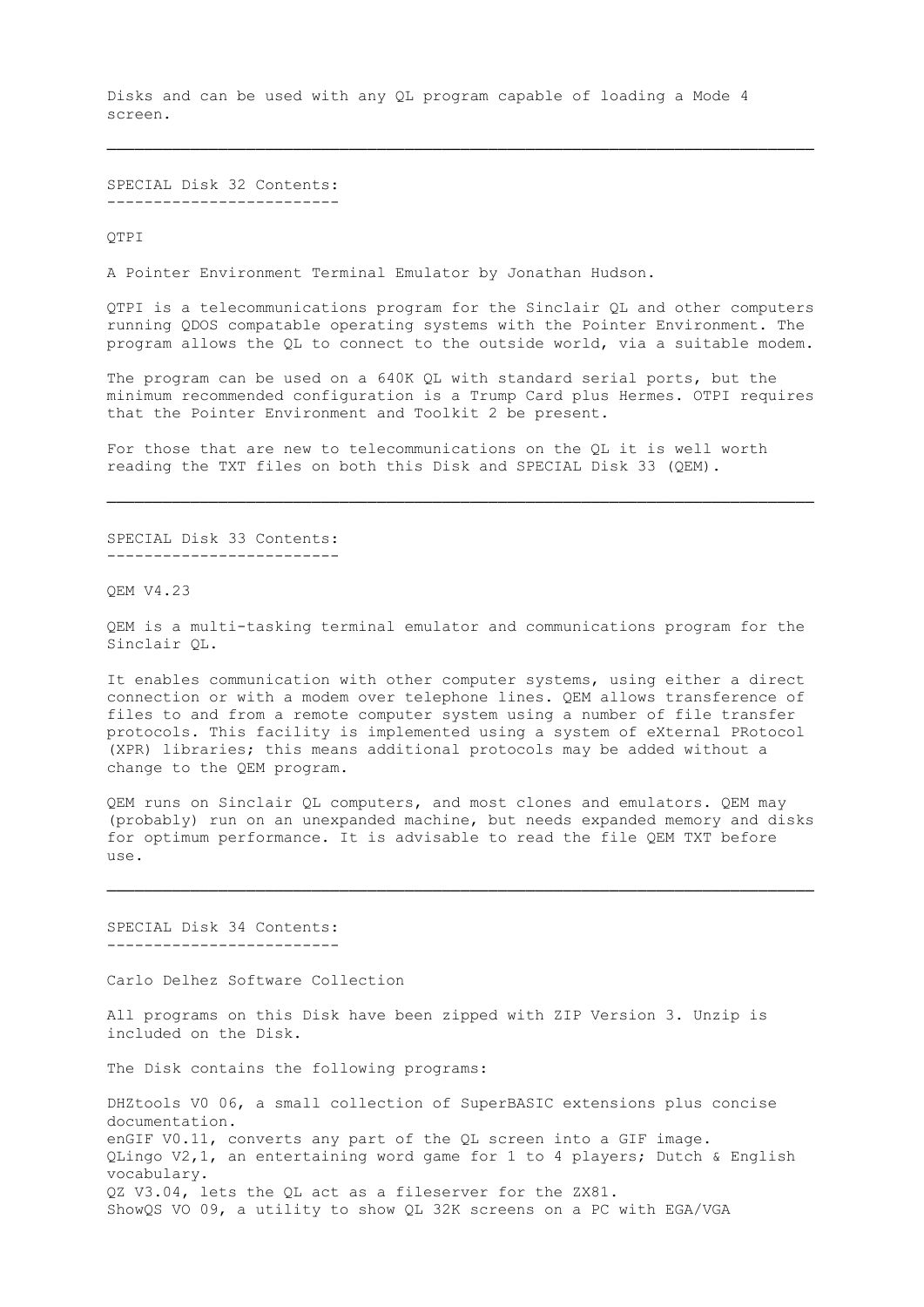Spectator V1. 74, a ZX Spectrum Emulator. unGIF V0.44, displays GIF images on (any part of) the QL screen. XTricator V1 60, a ZX81 Emulator.

 SPECIAL Disk 35 Contents: -------------------------

GNU Diff V2.4

 This Disk consists of the programs Diff, Dif3, Cmp and Sdiff. All porting of these programs has been done by Erling Jacobsen.

────────────────────────────────────────────────────────────────────────────

- Diff Differential file comparator. Diff tells what lines must be changed in two fles to bring them into agreement.
- Dif3 Same as Diff except three files are used.
- Sdiff Merges two files and interactively outputs the results. Sdiff expects to find an Editor named ED. This can be overridden by setting an environment variable to your editor.
- Cmp Compare two files. Cmp compares the two given files, and if they differ, tells the first byte and line number where they differ.

────────────────────────────────────────────────────────────────────────────

 SPECIAL Disk 36 Contents: -------------------------

RCS Revision Control System

 The Revision Control System, manages multiple revisions of files. RCS can store, retrieve, log, identify and merge revisions. It is useful for files that are revised frequently, e.g. programs, documentation, graphics and papers.

 RCS requires a Diff that supports the -n option. GNU Diff (SPECIAL 35) is recommended.

 The basic user interface is extremely simple. The novice only needs to learn two commands: ci (check in) and co (check out).

 All porting of these programs has been done by Erling Jacobsen. Dave Walker has kindly supplied the documentation.

────────────────────────────────────────────────────────────────────────────

SPECIAL Disk 37 to 43 Contents:

-------------------------------

Religious and Seasonal Clip-Art

 Disks SPECIAL 37,38,39,40,41,42 and 43 are a seven disk set of pictures on religious an seasonal themes, ideal for parish newsletters and the like. They have been converted for the Q using DJC's Convert-PCX.

 The Clip-Art is supplied in compressed format, which means that it has been squashed in size t allow more pictures to be packed onto each disk. Routines are supplied which can de-compres the pictures and turn them into standard mode 4 QL screens.

 A Viewer is also on the disk which will display all the pictures, on the disk, to the screen with th file names of each picture, thus enabling you to look through the pictures and pick out the one you would like to use.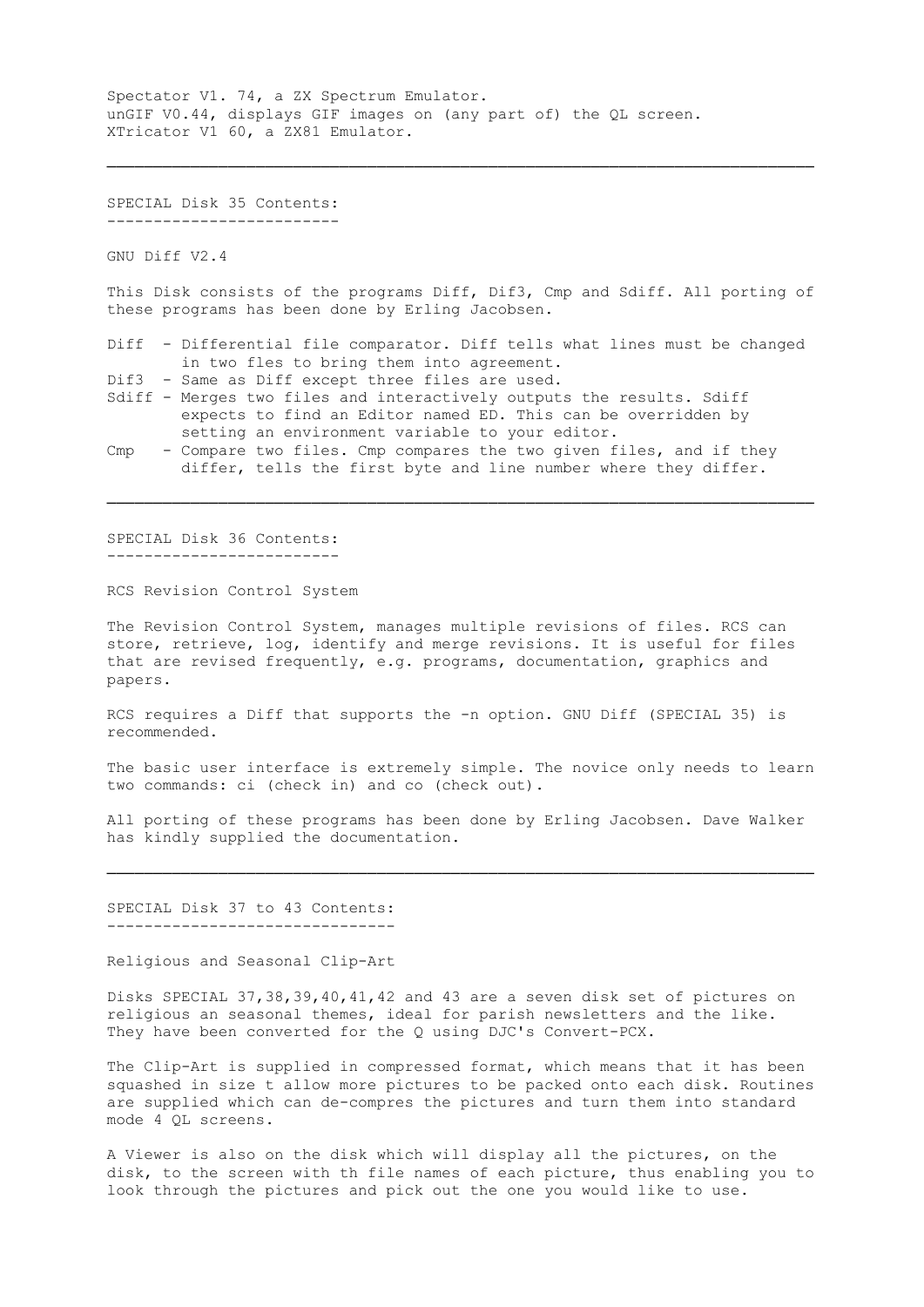SPECIAL Disk 44 Contents: -------------------------

Archivers Control Panel 8 Filelnfo 2

 Archivers Control Panel is an interface designed to ease the use of the following Archiver's (File Compressing Utilities):- Arc, Lha, Lhq, Zip and Zoo.

────────────────────────────────────────────────────────────────────────────

 The program requires the Pointer Environment to be present. The Pointer Environment is not Public Domain so a copying program is supplied that will help copy the neccessary fles.

 Fillnfo 2 maintains a list of file (and thing) names under where one can find an application to which 'belong' data files having a certain (unique) extension. If the name of a data file is passed to the Filelnfo, it attempts to load and execute the application corresponding to the data file. A configuration program is included so that the user may confgure his/her own list of filenames.

────────────────────────────────────────────────────────────────────────────

 SPECIAL Disk 45 Contents: -------------------------

Page Designer 3 (Demo)

 This is a Demonstration Version of Page Designer 3. It is similar to the full version except PR INand SAVE have been disabled. Most other facilities work well enough for the user to get a tasty of what the program is like.

 The program requires the Pointer Environment to be present. The Pointer Environment is nc Public Domain so a program is supplied that will help copy the neccessary files. Once the program starts (run the boot program) it loads some default fonts etc., then the main workinc screen appears. There is a small menu and an arrow pointer in the bottom right of the screen Items are selected by moving the pointer over them and pressing ENTER. Initially select thr MENU item, this brings up the menu display where you can choose from more and more options Explore them, try everything out.

────────────────────────────────────────────────────────────────────────────

 SPECIAL Disk 46 Contents: -------------------------

Financial Climes V2.1U

 Financial Climes is a Stock Market/Investment management game written by Bryan Mewse an( Mark Knight.

 Financial Climes is a Shareware product and it is recommended that if you like what you see please do the right thing and register for the full version. Like all Shareware products certair facilities have been disabled.

 At the start you will be given about ú3500-OOp to invest as you see fit. You can invest in as man) companies (20 in this version but 180 in the full version) as your funds will allow, providinc sufficient shares are being floated.

────────────────────────────────────────────────────────────────────────────

SPECIAL Disk 47 Contents: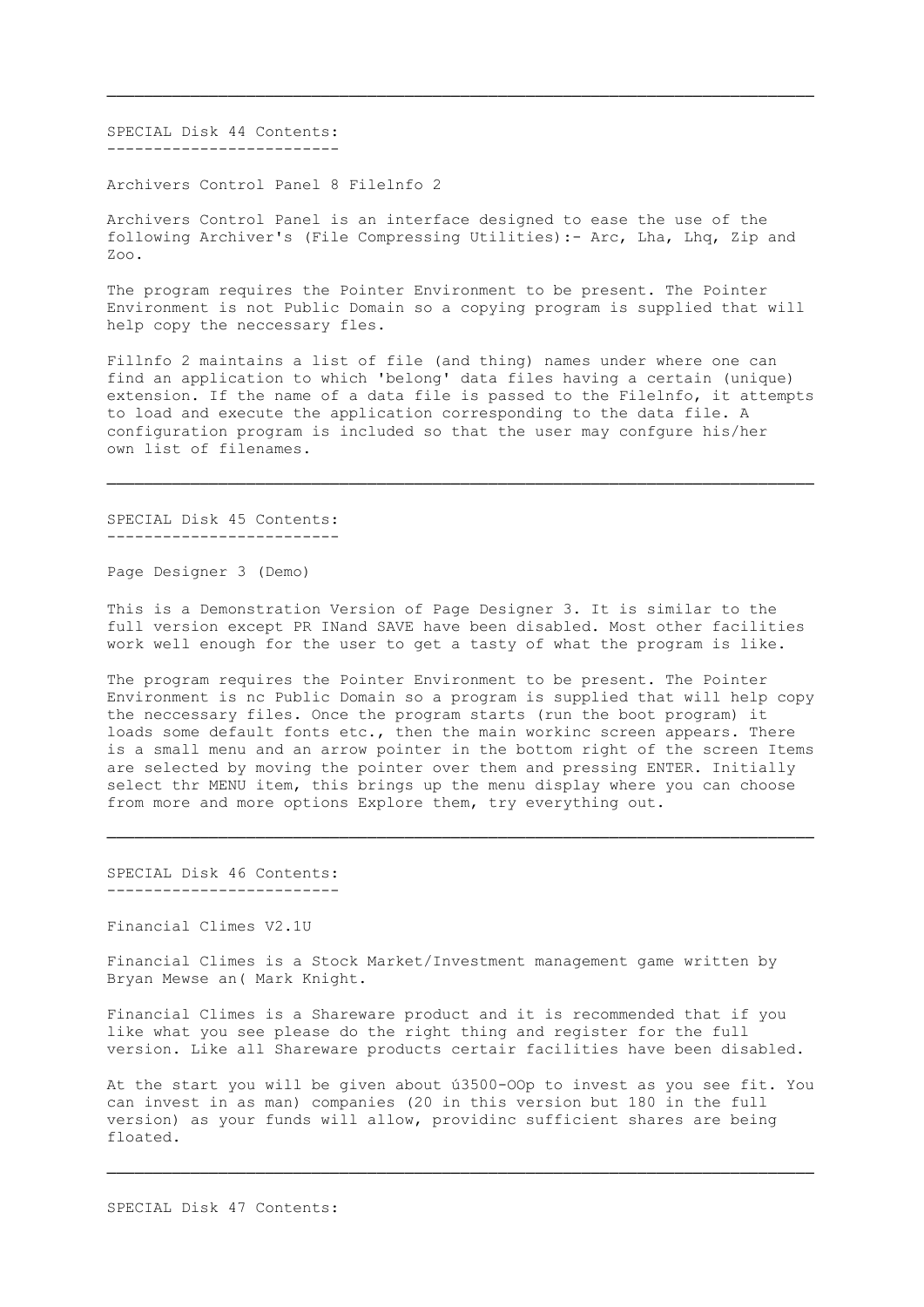-------------------------

DiscOVER and (Multi)DiscOVER V4.00

 DiscOVER & MultiDiscOVER were originally commercial programs for the QL but the Author has now reclassed the programs as SHAREWARE.

 DiscOVER and MultiDiscOVER allow you to transfer files from other computer platforms such as the PC, ATARI, BBC, computers that run CPM and lots more to your QL.

 The DiscOVER & MultiDiscOVER software as supplied are fully functional except they will not allow transference of files larger than 1024 bytes. For full functionality you must register with the Author whereupon you will recieve a key that will remove the restrictions.

────────────────────────────────────────────────────────────────────────────

A different key is required for each program.

 SPECIAL Disk 48 Contents: -------------------------

Compress and GZIP

 This Disk contains the QL port of the programs Compress and Gzip. They have been compiled with C68.

 These programs allow you to save lots of disk space by reducing a files size. Both programs are capable of restoring the original file.

 Compress typically achieves a compression ratio of 55%, wheras the figure for Gzip is typically 70%.

 Both programs are compressors; not archivers although Gzip files can contain multiple members. See the file 'doc gzip txt' for details

────────────────────────────────────────────────────────────────────────────

 SPECIAL Disk 49 Contents: -------------------------

Solvit 1 8 Solvit 2 (Demo)

 Solvit 1 & Solvit 2 (Demo) were both written by Geoff Wicks of Amsterdam, The Netherlands.

 Solvit 1 was inspired by articles written in QUANTA Newsletter with regards to solving crosswords. Solvit 1 offers three possibilities: - Wildcard searching with ? e.g. ba?i? will find basic., Wildcard searching with  $*$  e.g.  $*$ sic will find a list of words ending in sic, Anagram searching.

 Solvit 2 (Demo) is a demonstration version of the commercially available program. The program is an electronic dictionary for the QL and compatable computers, written for lovers, solvers and compilers of all forms of word puzzles.

 It is fully functional except that the maximum length of the dictionary is about 1000 words.

────────────────────────────────────────────────────────────────────────────

SPECIAL Disk 50 Contents: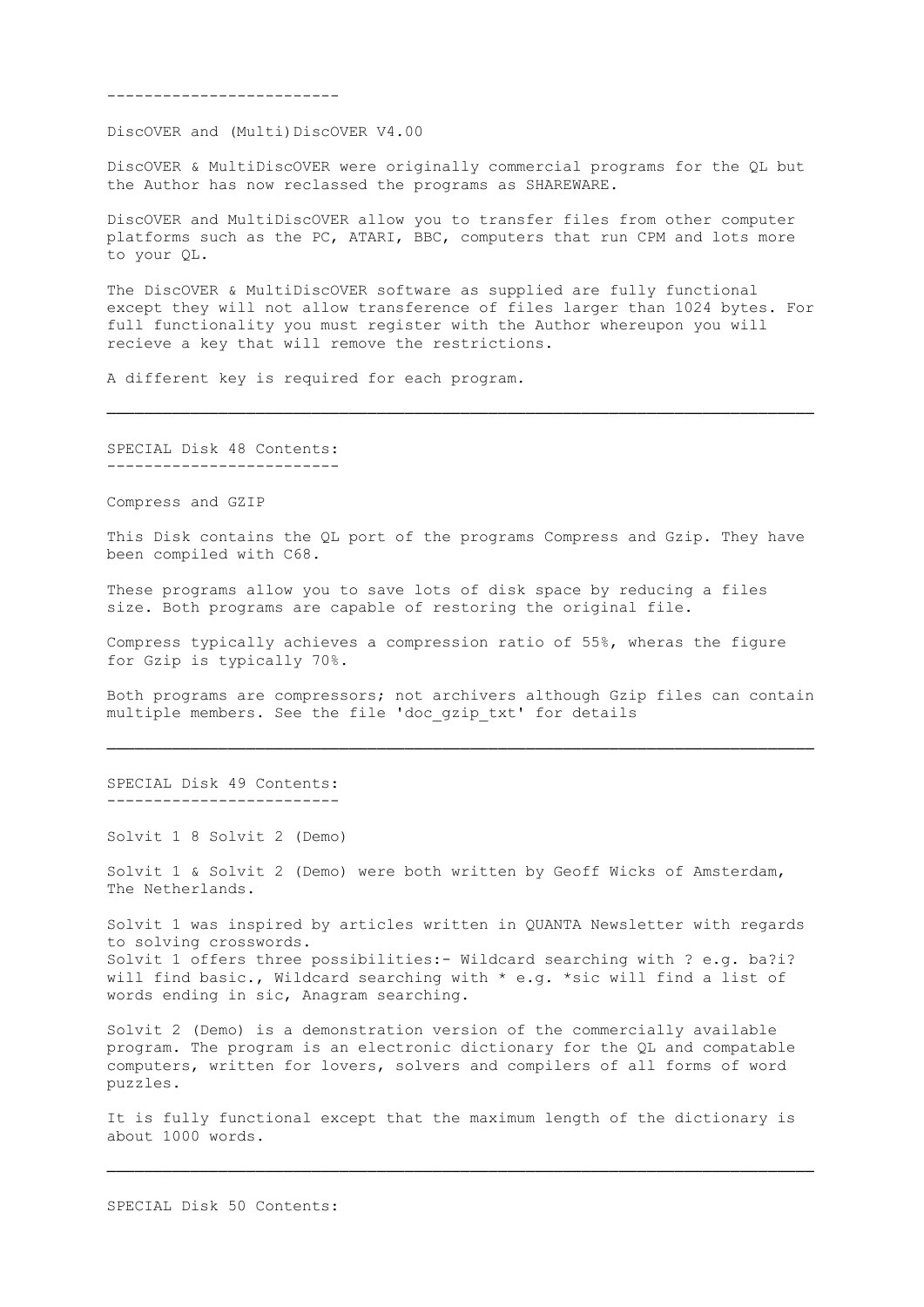-------------------------

ZIP - An Infocom Interpreter

 Zip is an Infocom Interpreter that allows you to play (and cheat at) Version 1 - 5 Infocom text adventures on your Sinclair QL. Only a small minority are Version 6.

 If you don't have any Infocom game files then you can buy them, but you'll have to transfer them from PC Disks. Four Public Domain Infocom style game files are included on this disk for you to have fun with.

 Toolkit 2, a Disk Drive and plenty of memory are the only requirements needed to play.

 Contents:- zip - Infocom Interpreter, txd - Infocom Disassembler, infodump Extract information from infocom datafiles, -dat - game datafiles.

────────────────────────────────────────────────────────────────────────────

 SPECIAL Disk 51 Contents: -------------------------

QL War Version 3.0.2

 QL War is a simulation of a war game, written for the Sinclair QL & compatibles by J K Miller.

 QL War requires the Pointer Environment to be loaded prior to the game being played, as the Pointer Environment is not Public Domain this is not included on the Disk.

 To run the game, LRUN the war boot program once the Pointer Environment has been loaded.

 The game is essentially a little battle between your bits against some enemy bits on a map wit land and sea. Any attack is won or lost, and the object of the game is to wipe out the enemy. / bit like chess without the thinking.

────────────────────────────────────────────────────────────────────────────

 SPECIAL Disk 52 Contents: -------------------------

Wallpaper & Convert PCX (Demo)

 Wallpaper is a program to allow you to display your favourite picture as a backdrop display behinc your other programs.

 It is best used with the Pointer Environment, where the automatic saving and restoring of the display as you go from program to program will mean that the Wallpaper picture will usually be a least partially visible around windows above it.

 You can use any screen graphics file which is not larger than the currently displayed video screen A generous number of graphics file formats (bit image only) are supported. A small selection o graphics screens are included on this Disk.

 Convert PCX (Demo) converts PCX files into suitable graphics files to suit the QL screen.

────────────────────────────────────────────────────────────────────────────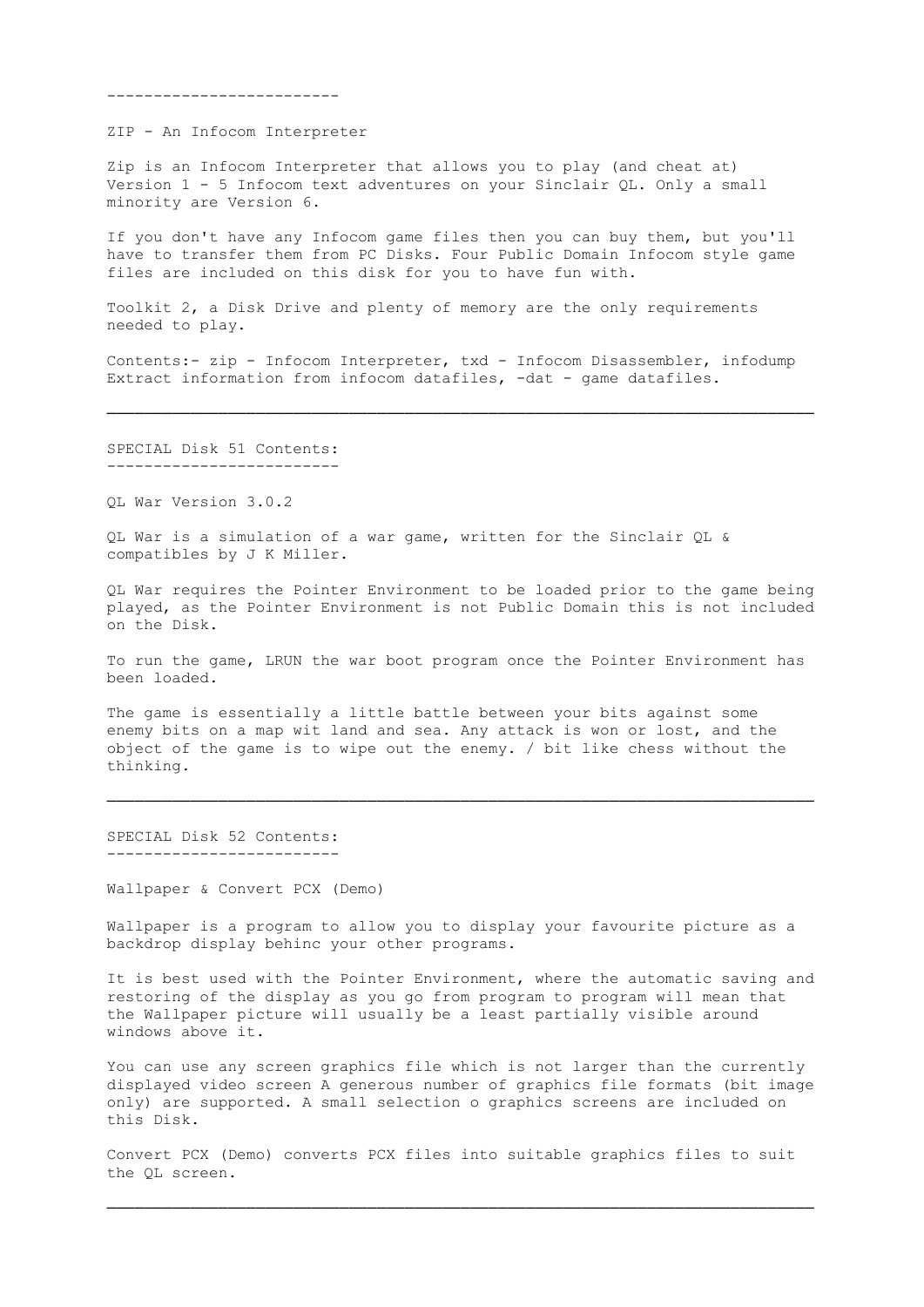SPECIAL Disk 53 Contents: -------------------------

QFAX

 QFAX is a system for preparing, transmitting, recieving and printing facsimilies using SMS anc QDOS compatible computers and a Class 2 command set fax modem. The software will run or most SMS/QDOS platforms, including SMS2, SMSQ/E QL (& Trump Card or better, Gold 8 Super Gold Cards), QXL & ST QL Emulators.

 QFAX requires an SMS/QDOS system with at least 640Kb memory. On Sinclair QL hardware the standard QL serial chip (the '8049') must be replaced with the 'Hermes' serial chip or equivalen hardware capable of supporting reception at 19200 baud.

 The QFV, printfax programs require a minimum of 550Kb free memory. The QFV program also requires the QJump 'Pointer Environment'.

────────────────────────────────────────────────────────────────────────────

 SPECIAL Disk 54 Contents: -------------------------

Hackers Handbook

 This is the very early version of The Hackers Handbook. The book was published and then wa: banned. It has been converted into ASCII text and been kept to the same page numbering so tha the index will be correct.

The disk not only includes the Hackers bd file but also includes a Viewer, written by Ditwyn Jones to make it easier for the user to read.

 The word 'Hacker' is used in two different but associated ways, for some, a hacker is merely a computer enthusiast of any kind, who loves working with the beasties for their own sake, a: opposed to operating them in order to enrich a company or research project - or to play games.

────────────────────────────────────────────────────────────────────────────

### SPECIAL Disk 55 Contents: -------------------------

ProWesS Documentation

This Disk is DSIHD (2880/2880) and includes the following:

- SYSLIBdoc zip Documentation about syslib. Syslib is the OS Interface part of the Libraries. It also contains some utility code. Full details on how to build executables and write DLL's.
- PWdoc zip Documentation about programming using ProWesS. Full details of the available tags and definitions for the standard types are provided.
- PFdoc zip Full programming information for Proforma.
- c68 zip A usable version of C68, fully installed for compiling ProWesS applications.
- PWsrc zip Full sources for the ProWesS types & some example programs.
- PFsrc zip Source for Proforma drivers, printer, bitmap and picture drivers.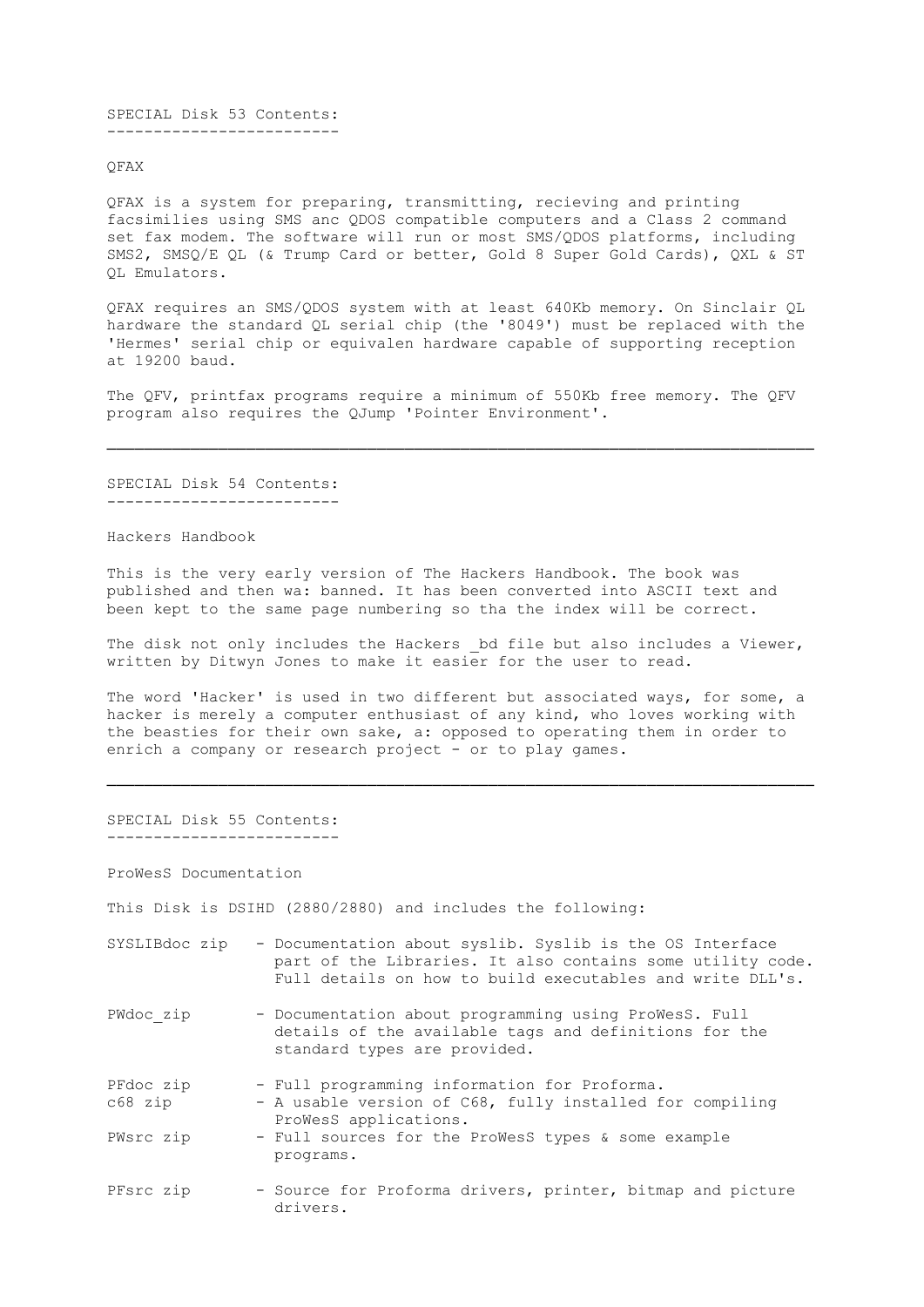DATAdesign demo - Demo Version of DATAdesign V4.

 SPECIAL Disk 56 Contents: -------------------------

Going Online 1 -9

 Going Online is a nine part series of articles written by Bill Cable and published in the NESQLUG Newsletter from June 1994 to February 1996.

────────────────────────────────────────────────────────────────────────────

 The series of articles are designed to help anyone go online, especially beginners, with their QL. This means to use the telephone line via a modem to communicate with a remote computer (Bulletin Board).

 Included on the Disk are two forms of the articles, one in Quill doc' form and the other in ASCII txt' format. Also included are two communications programs, one called QEM V4 25 with accompanying documentation and the other is called QLINK V1 556.

────────────────────────────────────────────────────────────────────────────

 SPECIAL Disk 57 Contents: -------------------------

Pointer Environment Kit

 PE Kit was written by John Miller with additional files included from Norman Dunbar.

 The PE Kit is intended to provide some base procedures and functions etc., to build a SBASIC application, to avoid repetition and simplify application building It is also intended to minimise the coding required for some of the 'standard' functions. It includes some sprites, menus and example programs, but the main useful bits are some procedures and functions, and the text describing how to use them.

 The source can be modified and extended. Placing the PE Kit in the Public Domain is deliberate in the hope that others will be keen to improve and add to it.

Norman Dunbar's tutorials are included on the Disk with his permission.

────────────────────────────────────────────────────────────────────────────

 SPECIAL Disk 58 Contents: -------------------------

The Expanding Earth

The Expanding Earth was written by S Hurrell. What's it about then 1 - Some people think that the earth was small and has slowly got bigger like a 'snowball'. Well, the Expanding Earth author belives the 'snowball' idea.

 The program generates a picture of an active globe, rotating or getting bigger, which you can manipulate via a menu system.

 The Author has written a book about the Expanding Earth and recommends either ordering from the Public Library or purchasing it from Book shops.

 It is called: Dinosaurs and the Expanding Earth by Stephen Hurrell ISBN 0 952 2603 01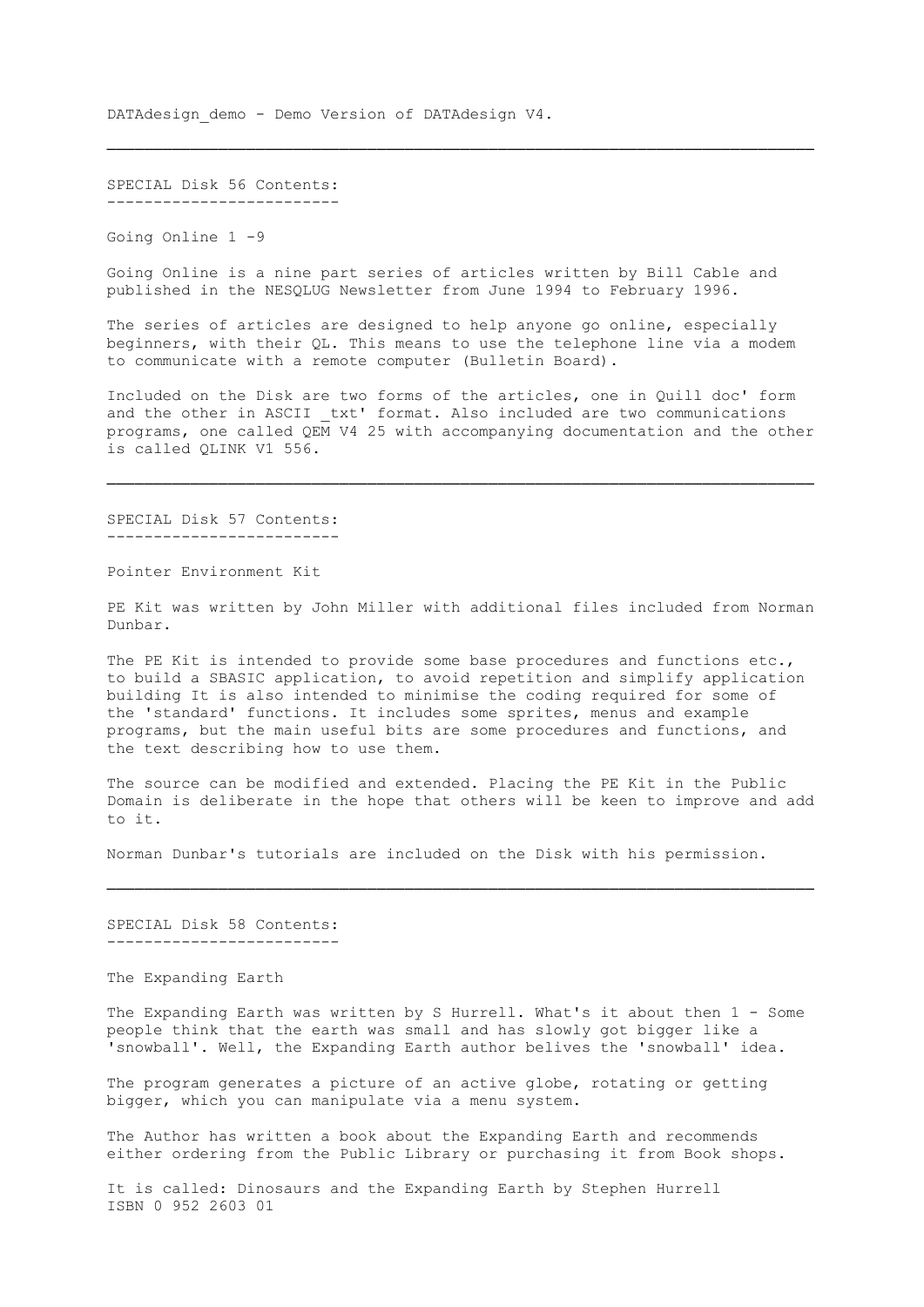SPECIAL Disk 59 Contents: -------------------------

Style-Check & Thesaurus (Demo Versions)

 Style-Check - Written by Geoff Wicks, this demo version is a fully working version except for the following restrictions:- 1. Can only be run from FLP1 . 2. First 3000 bytes will only be examined 3. No printed Manual.

────────────────────────────────────────────────────────────────────────────

Does include tutorial, please read STYLE doc for information.

 Thesaurus - Written by Geoff Wicks, this demo version is a fully working version except for the following restrictions:- 1. Can only be run from FLP1 . 2. Database only has 4600 words and < larger database cannot be loaded into the demo version. Does include tutorial, please read MANUAL doc for information.

────────────────────────────────────────────────────────────────────────────

 SPECIAL Disk 60 Contents: -------------------------

XCHANGE Documentation

 All documentation has been intensively modified and improved to the present state of Xchange The following files are available in Quill doc' format: Xchange doc - User and Reference Manual. Read this first. Abacus 0 to 3 doc - User Manual, Reference Manual and File format documentation. Archive 1 to 2 doc - User Manual and Reference Manual. Easel 0 to 1 doc - User and Reference Manual. Quill 0 to 2 doc - User and Reference Manual, File format documentation. ImpExp doc - How to exchange files between Xchange tasks. Xhistory & Readme doc - All about the history of Xchange. Due to size all files are in ZIP file 'xchdoc zip'. Unzip is included.

────────────────────────────────────────────────────────────────────────────

 SPECIAL Disk 61 Contents: -------------------------

PGP V2.62i

 Pretty Good Privacy for SMS/QDOS comes on a DS/HD (2880/2880) Disk due to its size.

 This is PGP v2.62i (i.e. compatible with the latest releases on other platforms). The sofware that caused a storm when exported from America.

 PGP allows you to safely encrypt/decrypt your email or other files and to authenticate the sender of PGP'ed material you receive. This complex program is slow on an 68008 QL non Gold Card users should not take the "Just a moment..." message too literally.

 Please read the documentation before using the program. Source Code included in ZIP format.

────────────────────────────────────────────────────────────────────────────

SMS/QDOS version ported by Jonathan Hudson.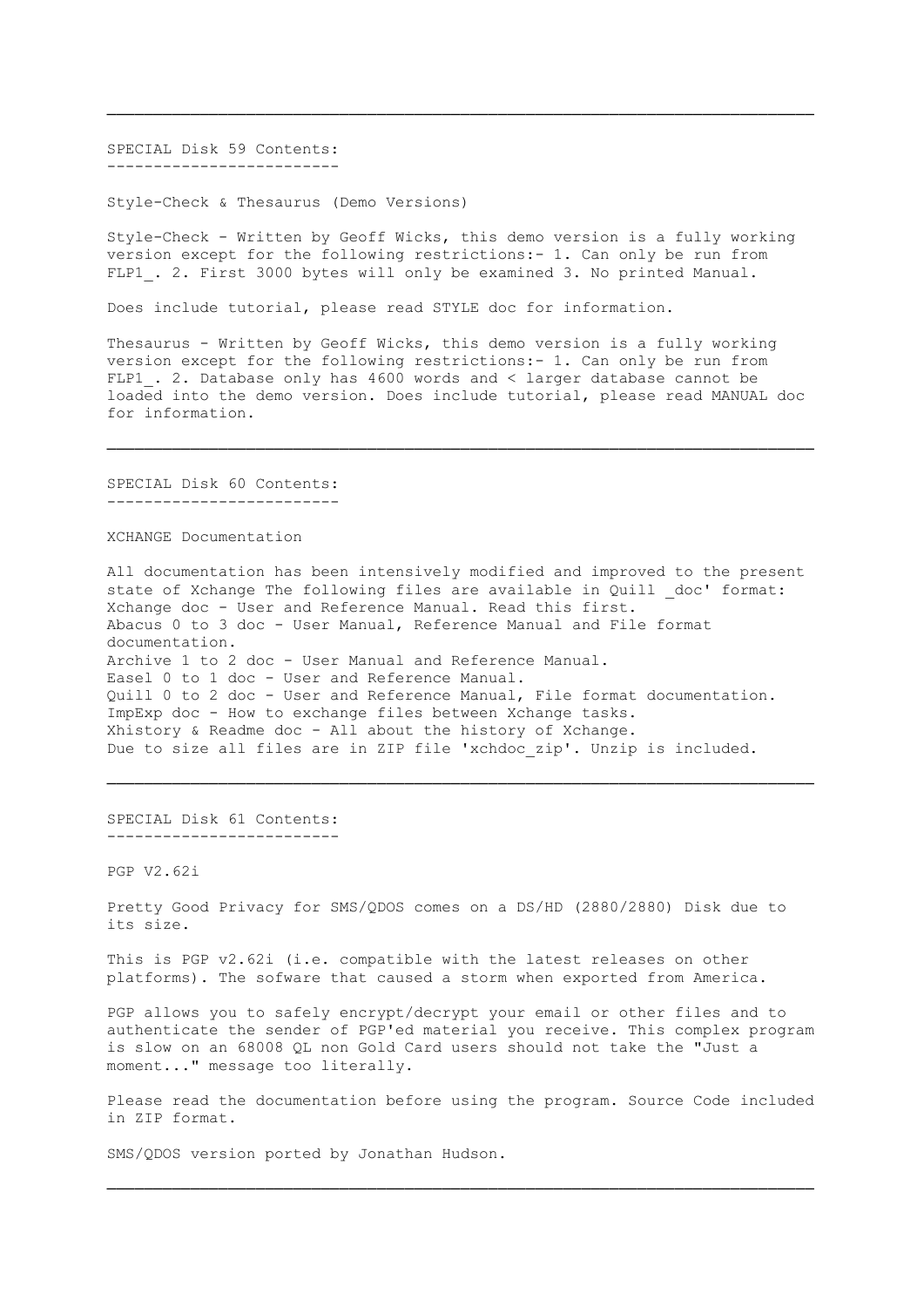SPECIAL Disk 62 Contents: -------------------------

The Painter

 Formerly a Commercial program produced by PROGS who have kindly given permission for the program to be placed into the Public Domain.

 A well known colour screen drawing package for the QL that runs under the Pointer Environment. Full documentation is included on the disk in Quill 'doc' format, it would be well worth printing this out before using the package. Can use mode 4 and mode 8.

 A small amount of compatable clipart is included on the disk, more compatable clipart can be found on Disk's 'QLip-Art'.

 A program that cures a problem using Sermouse with The Painter is also included, called 'Painterfix bin'. Please read 'Painterfix txt' for details.

────────────────────────────────────────────────────────────────────────────

SPECIAL Disk 63 Contents: HD DISK -------------------------

The Clipart

 Due to the amount of files it has been necessary to compress using 'ZIP' and be placed onto a DS/HD (2880/2880) Diskette.

 These files are specifically meant to be used with the drawing program 'The Painter' (SPECIAL Disk 62), although they can easily be converted into normal QL 32K bitmap screens and then used in any drawing or desktop-publishing package.

 As with SPECIAL Disk 62 this package was formerly available Commercially, but PROGS have kindly given permission for it to be placed into the Public Domain.

────────────────────────────────────────────────────────────────────────────

All sorts of themes are catered for, to many to mention here.

SPECIAL Disk 64 Contents: HD DISK -------------------------

QLynx 2.7.ic

 This is the well known Lynx HTML reader ported to QDOS/SMS by Jonathan. Hudson of QTPI, QFAX fame. Due to its size it has been necessary to place all files on a DS/HD Diskette.

 As there is currently no TCP/IP sockets library for the QL/Aurora, this version of Lynx can only be used to view local files and cannot be used for online browsing. Hopefully in the not too distant future this will be remedied.

 QLynx supports external programs - eg UnGif. Full support for large Hi-resolution screens, found on Aurora, QXL and QPC, is also included. A Gold Card or better is strongly recommended for running this program.

────────────────────────────────────────────────────────────────────────────

 SPECIAL Disk 65 Contents: -------------------------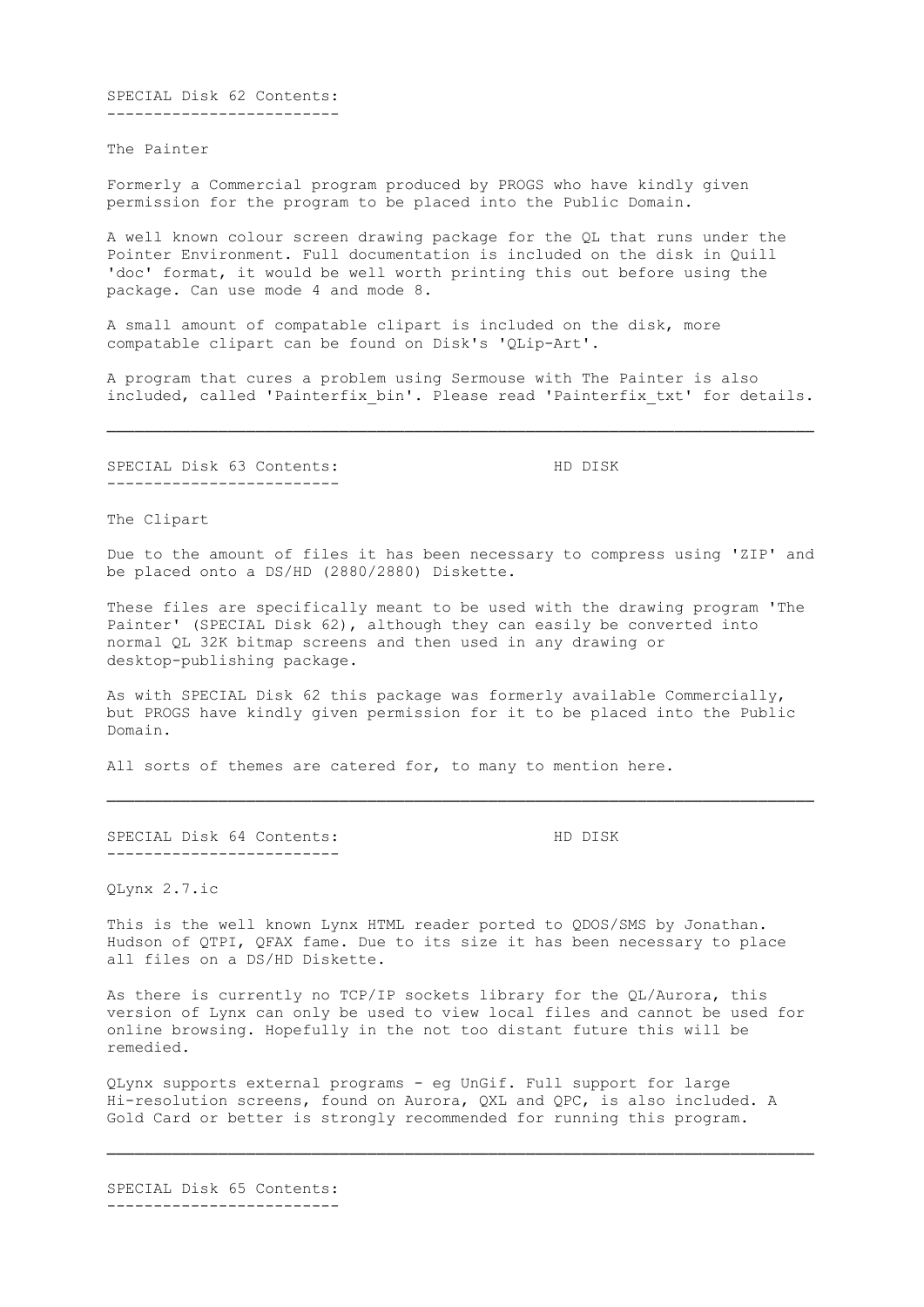Mark Knight Utilities

 A suite of ten programs, eight 'snippets' and several very useful toolkits. Includes a Configurator and associated files.

Programs Included are as follows:

 Sbasic and SuperBASIC Auto Indent program, A File Manager program, Several Listing/Printing Utilities, A Character Set Editor, An Alarm program, A Screen Saver (Aurora Compatible), A SuperBASIC/SBASIC Condenser program and much much more.

────────────────────────────────────────────────────────────────────────────

Includes Mark Knights Snippets Corner Disk of Utilities.

 SPECIAL Disk 66 Contents: -------------------------

D-Day MK II (PD Version)

 This is the Public Domain Version of a Commercial program - the full Version can be obtained from the Author: Rich Mellor, 26 Ashenhurst Road, Russells Hall, Dudley, West Midlands. DY1 2HH for £5.OOp.

 An entertaining and playable War game simulation which is SMSQ and Minerva compatible. Can you beat the Germans? Four different scenarios included. A comprehensive Manual is included on the Diskk in Quill ' doc' format.

 Best run on standard QL screen resolution (512x256), do not use on higher resolution screens of Aurora, QXL and QPC.

────────────────────────────────────────────────────────────────────────────

 SPECIAL Disk 67 Contents: -------------------------

The QL Joke Book

 The QL Joke Book comes on a single DS/HD (2880/2880) Diskette and has been compiled by Darren Branagh.

 It is basically just a set of text file jokes, obtained from various sources; The Internet, PC (groan!; Public Domain Disks, friends and relations, and 2 years experience of life with a QL.

 Look, its a joke book .... And as a result is full of various jokes about various things, people implements (!) etc., and therefore might offend someone. This is definitely NOT the intention...

 The Public Domain Viewer program written by Dilwyn Jones is included. The joke files are in plair ASCII text file format and can be loaded or imported into all the usual QL Text Editors or Word Processors.

────────────────────────────────────────────────────────────────────────────

 SPECIAL Disk 68 Contents: -------------------------

Pointer Environment Idiot's Guide

 This disk contains The Pointer Environment Idiot's Guide, which is an introductory text (with diagrams) for those who are new to the QL Pointer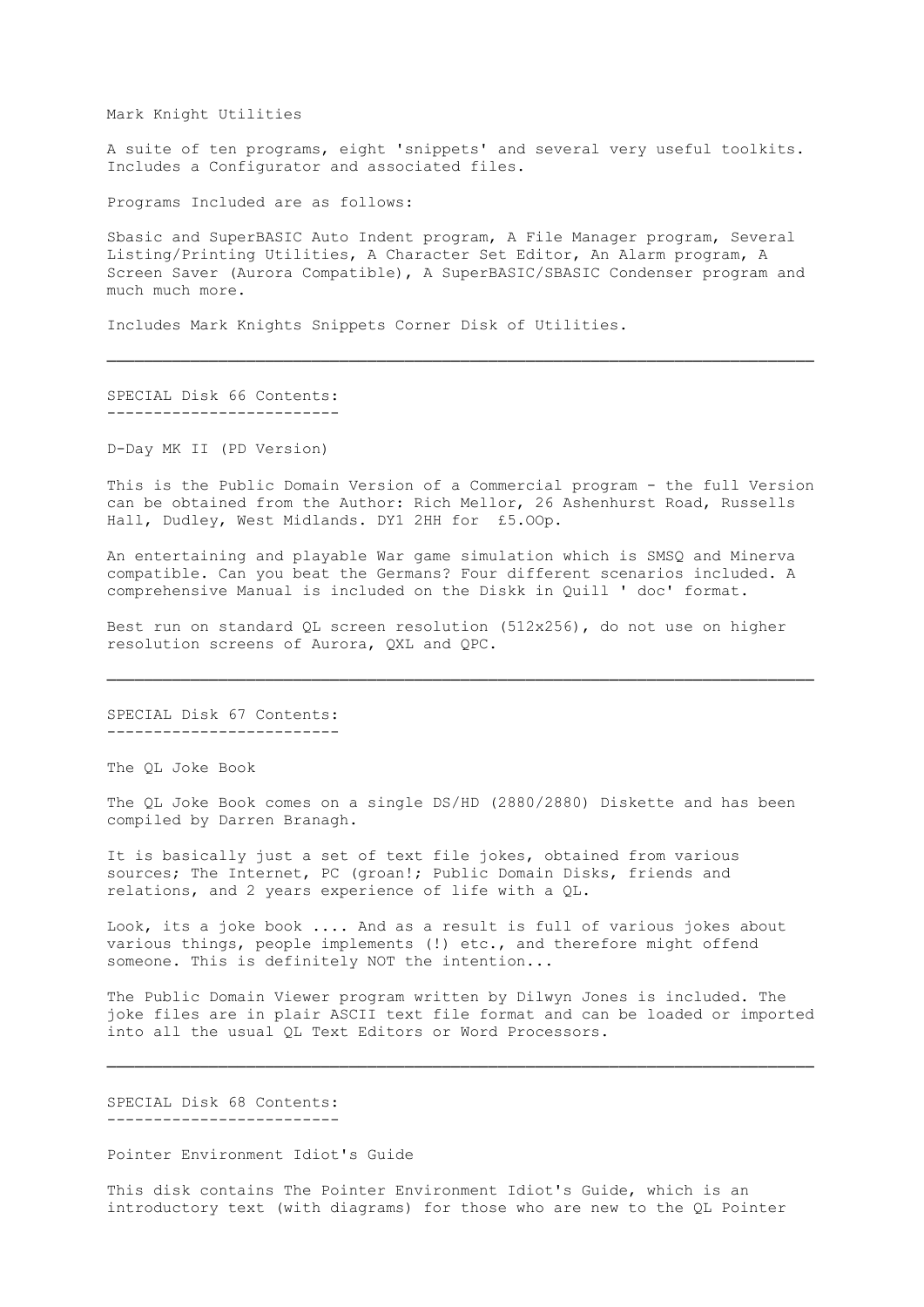Environment, or who would like to move to using the Pointer Environment. The disk also contains a simple to use Text File Viewer.

 To use this guide, you will require Toolkit 2. Most QL systems nowadays have this built in so yoL are unlikely to be able to use the guide.

 To view a file, move the flashing cursor to the line containing the highlighted name of the file, then press ENTER. There will be a brief pause while the text file is loaded. To return to the Mair Menu from the file loaded, press CTRL ESC or SHIFT ESC.

────────────────────────────────────────────────────────────────────────────

 SPECIAL Disk 69 Contents: -------------------------

SPELLING-CRIB 1 and 2

 SPELLING-CRIB is not a spelling checker, but, as its name implies, a utility for helping to find th correct spelling of difficult words. It will multitask with any QL Word Processor or Text Editor Version 2 will work with any QTYP dictionary in any language.

 Version 1 uses a word list e.g. flp1 English (included on Disk) whereas Version 2 uses a QTY Dictionary e.g. flp1 Qtyp\_dictionary (65,000 word dictionary included on Disk).

 Both Versions require Toolkit 2 and the Pointer Environment to be active. Please read tt documentation (in Quill ' doc' format) for a full description of the program. Due to size all fils have been 'zipped' into 2 files called Spellcrib1 zip & Spellcrib2 zip, Unzip is included.

────────────────────────────────────────────────────────────────────────────

 SPECIAL Disk 70 Contents: -------------------------

MicroEMACS V4.00

 MicroEMACS V4.00 comes on a DS/HD Disk with source code zipped, unzip is included on Disk.

 MicroEMACS is not only a Full Screen Text Editor, but a useful tool for creating and changing documents, programs and other text files, it is both relatively easy for the novice to use, but also very powerful in the hands of an expert.

 MicroEMACS can run in almost any environment; either with or without the following components: ENV\_BIN, Toolkit 11, QTyp II, PTR GEN, WMAN, HOT REXT, MENU REXT, Filelnfo 11, QPAC MicroEMACS v4.00 has been tested successfully on various QL platforms including QXL, QPC UQLX, Aurora and under QDOS, Minerva and SMSQ/E operating systems.

----------------------------------------

────────────────────────────────────────────────────────────────────────────

## O T H E R S

----------------------------------------

 C68 Public Domain 'C' Compiler Runtimes ---------------------------------------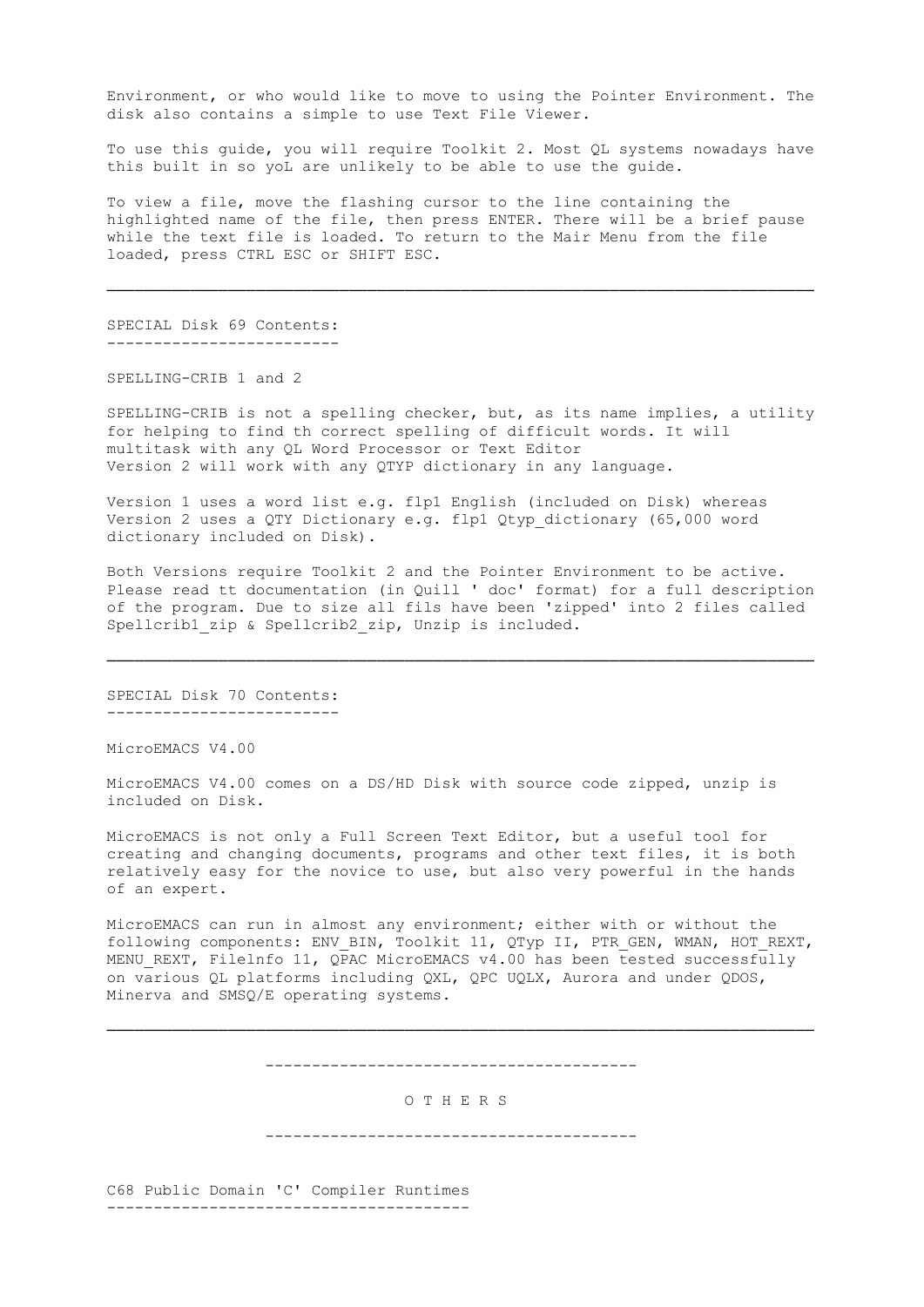The program consists of three 3.5in DS/DD Disks, containing the following:

 Disk 1 (Main System Disk): Contains CC, CPP, C68, AS68, LID, MAKE, TOUCH, Various Header Files and Libraries.

 Disk 2 (Boot & Extras Disk): Contains Boot, path rext, redir rext, sub rext, env-bin, thing rext, npipe rext, C68 Menu, Various Utility programs and GST Linker files.

 Disk 3 (Utilities Disk): Contains CP, ECHO, FGREP, GREP, IDC68, PackHdr, QED, RM, SED, SLB, TSORT, UUD, UUE, UNZIP and ZIP.

────────────────────────────────────────────────────────────────────────────

When this issue was updated the current Version was V4.21 a.

 C68 Public Domain 'C' Compiler Documentation --------------------------------------------

The Documentation consists of two 3.5in DSIDD Disks as follows:

 Disk 1: General and Main programs. SuperBASIC Extensions and Main Compiler Programs.

Disk 2: Utilities, Main Libraries and Extra Libraries.

 Most of the documentation is in Quill doc' file format, some files are in ASCII' txt' file format. If you must get started as quickly as possible then it is recommended that you read the STARTING DOC file, on Disk 1, as this gives you basic guidance on running the C68 environment. It is also recommended that the README DOC, OVERVIEW-DOC and the QDOSC68-DOC files are read.

 The CHANGES-DOC file contains a log of the main changes between the various releases.

────────────────────────────────────────────────────────────────────────────

 C68 Public Domain 'C' Compiler Source Code ------------------------------------------

The Source Code consists of three 3 Sin DS/DD Disks.

 Due to the amount of files contained within the Source Code it has been decided to compress all the Source files into their respective sections using ZIP which can be found on Disk 3 of the Runtimes.

 Disk 1 : This Disk contains the Compiler Front End, pre-processor. C68 compiler, compiler support routines, Assembler, Linker, Make, SROFF Librarian.

 Disk 2. This Disk contains Headers, LIBC part1 (generic) and LIBC part2 (QDOS).

 Disk 3: This Disk contains LIBM (Old Maths Library), LIBCEPHES (cephes Maths Library), LIBSEM (Semaphore Library), LIBVT, LIBDEBUG, CURSES and Miscellaneous Commands.

────────────────────────────────────────────────────────────────────────────

 MicroEMACS V3.11 Text Editor ----------------------------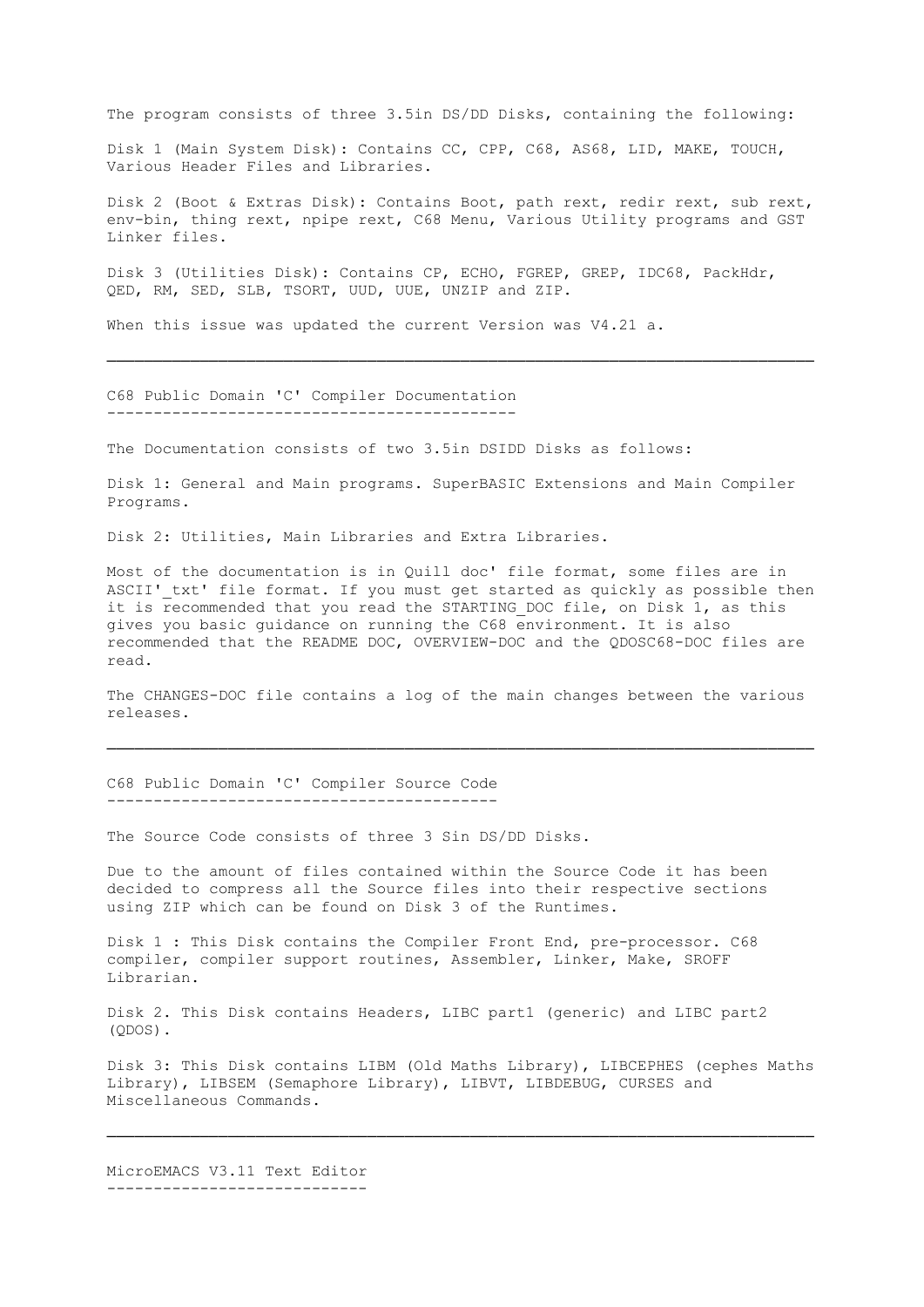MicroEMACS consists of two 3.5in DS/DD Disks containing the following:

 Disk 1: Contains the Main Program, Help files, Utility files, History, Tutorial and User Guide in ASCII ' txt' format.

Disk 2: Contains all the Source Code apertaining to MicroEMACS.

 MicroEMACS is not only a Full Screen Text Editor, but a useful tool for creating and changing documents, programs and other text files, it is both relatively easy for the novice to use, but also very powerful in the hands of an expert.

 Several files can be edited at the same time. The screen can be split into different windows, and text may be moved freely from one window to the next. MicroEMACS can change how it behaves to make editing simple. MicroEMACS can be used to write 'C' programs for use with C68.

────────────────────────────────────────────────────────────────────────────

 GNU Text Utilities V1.3 -----------------------

The program consists of two 3.5m DS/DD Disks, containing the following:-

Disk 1: Contains all the binary programs.

Disk 2: Contains all the documentation and source code.

 This is a port to QDOS of the GNU Text Utilities V1.3 that was released to Usenet The program compiled and linked under QDOS with no problems, only limited testing has been done, so then may still be problems lurking.

The Manual is provided in both Quill format and the original NROFF format.

 The NROFF manual and all the source files have been compressed using the ARC utility that i~ supplied as standard with C68. As there is room on the disk, a copy of ARC has also been put or the second of these disks

────────────────────────────────────────────────────────────────────────────

 QL Emulator V3.23 (AMIGA) -------------------------

 This is a Public Domain QL Emulator that runs on most Commodore AMIGA's This is a full implementation of a standard QL i e. there are no extra Toolkit's built in.

The software comes on three 3 Sin DS/DD Disks as follows:-

 Disk 1 Startup Disk (AMIGA Format): This contains the main program in various memos configurations, i.e. 512K, 1 Mb, 2Mb and 4Mb Documentation is also provided.

Disk 2 Assembler Source (AMIGA Format) This contains all the source code.

 Disk 3 Basic Utilities (QL Format). This contains a Public Domain Toolkit plus lots of other usefu utilities including a copy of Xchange.

 If you find that some QL programs will not run under the Emulator, even after you have used the utilities, please let QUBBESoft P/D know.

────────────────────────────────────────────────────────────────────────────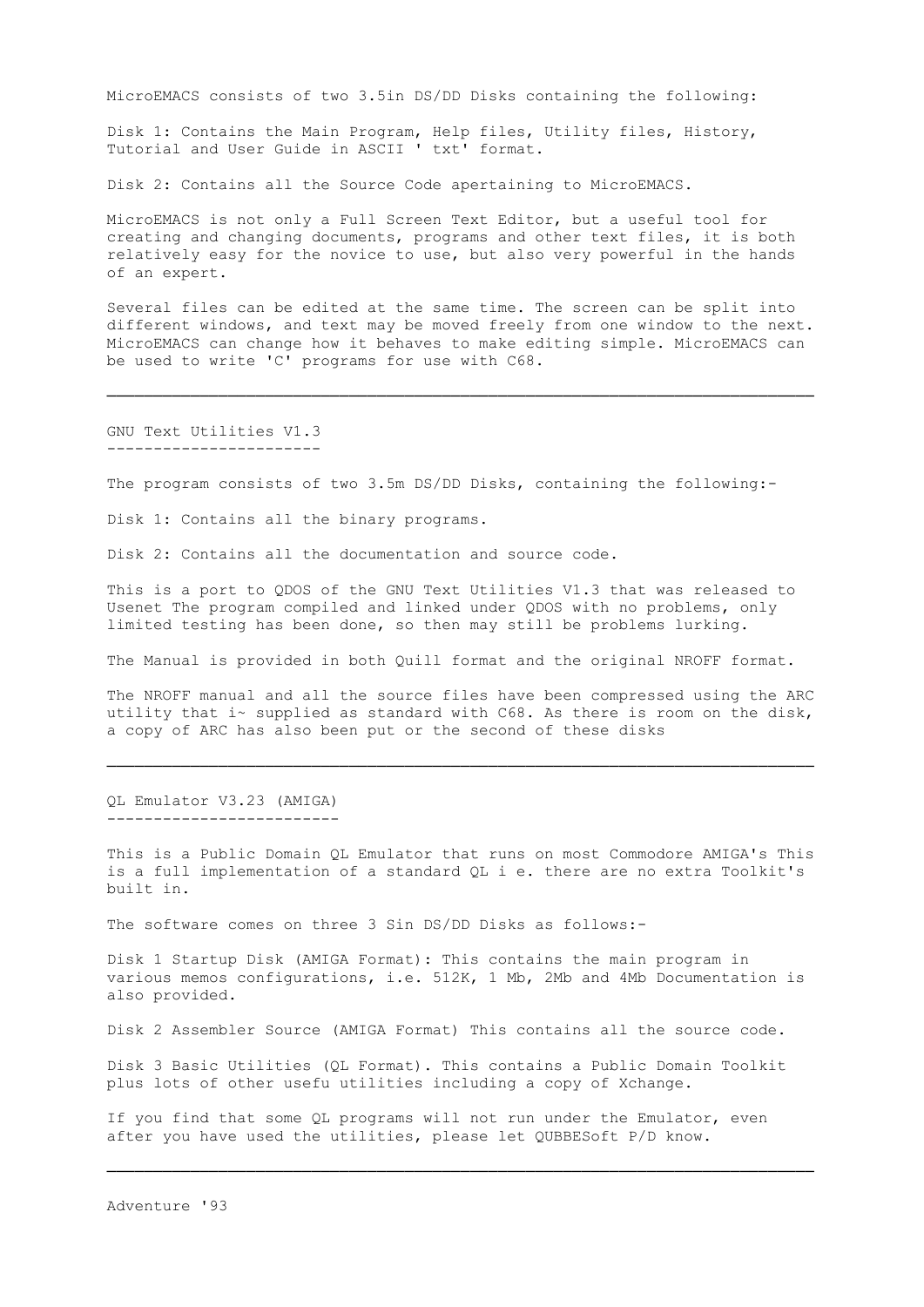-------------

 Adventure '93 is a collection of five famous adventures from Alan Pemberton of the Scottish QL User's Group (SQLUG) The package consists of two 3.5in DS/DD Disks as follows:

 Disk 1. Contains Adventure Playtime. From the Tower of Valagon; Starplod and Ye Classical Type Adventure.

Disk 2: Contains The Voyage of the Beano.

The five games were previously available under a number of guises - some Public Domain. SOME Commercial They are now all re-classified as SQLUGware. Please read the Quill ' doc' file ADV93 doc to find out more about SQLUGware and the various ways of registering for future upgrades and help if you get stuck within the adventures

────────────────────────────────────────────────────────────────────────────

 XLisp V2.1d -----------

XLisp V2.1d is an enhanced version of XLisp V1.4a (SPECIAL Disk 3).

 XLisp V2.1d was originally written for the IBM PC and UNIX computers. Complete Source Code is provided, in 'C', to allow easy modification and extension.

XLisp V2.1d comes on two 3 Sin DS/DD Disks as follows:-

 Disk 1: XLisp executable file, Documentation in ASCII text format and a considerable amount of example ' Isp' files.

 Disk 2: Source Code in compressed format. The Unzip program and Unzip bas are included.

────────────────────────────────────────────────────────────────────────────

 The attention of the user is drawn to the Author's permission for unrestricted non-commercial use

 STAR TREK Reference -------------------

STAR TREK Reference consists of two 3.5in DS/DD Disks.

 The Disks contain all the information you can think of about Star Trek, films and series, Star Trek The Next Generation and Deep Space Nine Gossip.

 Disk 1: Introduction - "The Complete Episode Guides", Classic Trek Log Book 1996 - 1991, Next Generation Log Book 1987 - 1992, Deep Space Nine Gossip, Trek Reference, Atlas and Time Line of Vessels named "Enterprise".

 Disk 2: Next Generation episode "Atax", Next Generation Log Entries, Next Generation meets Red Dwarf, Next Generation meets Hitch Hikers Guide, Star Trek timeline, Next Generation episode listing, Star Trek mega-listing and Deep Space Nine Gossip.

────────────────────────────────────────────────────────────────────────────

Front Ended by BO-PEEP by Ian R Bruntlett.

 COWO QL Screens Collection --------------------------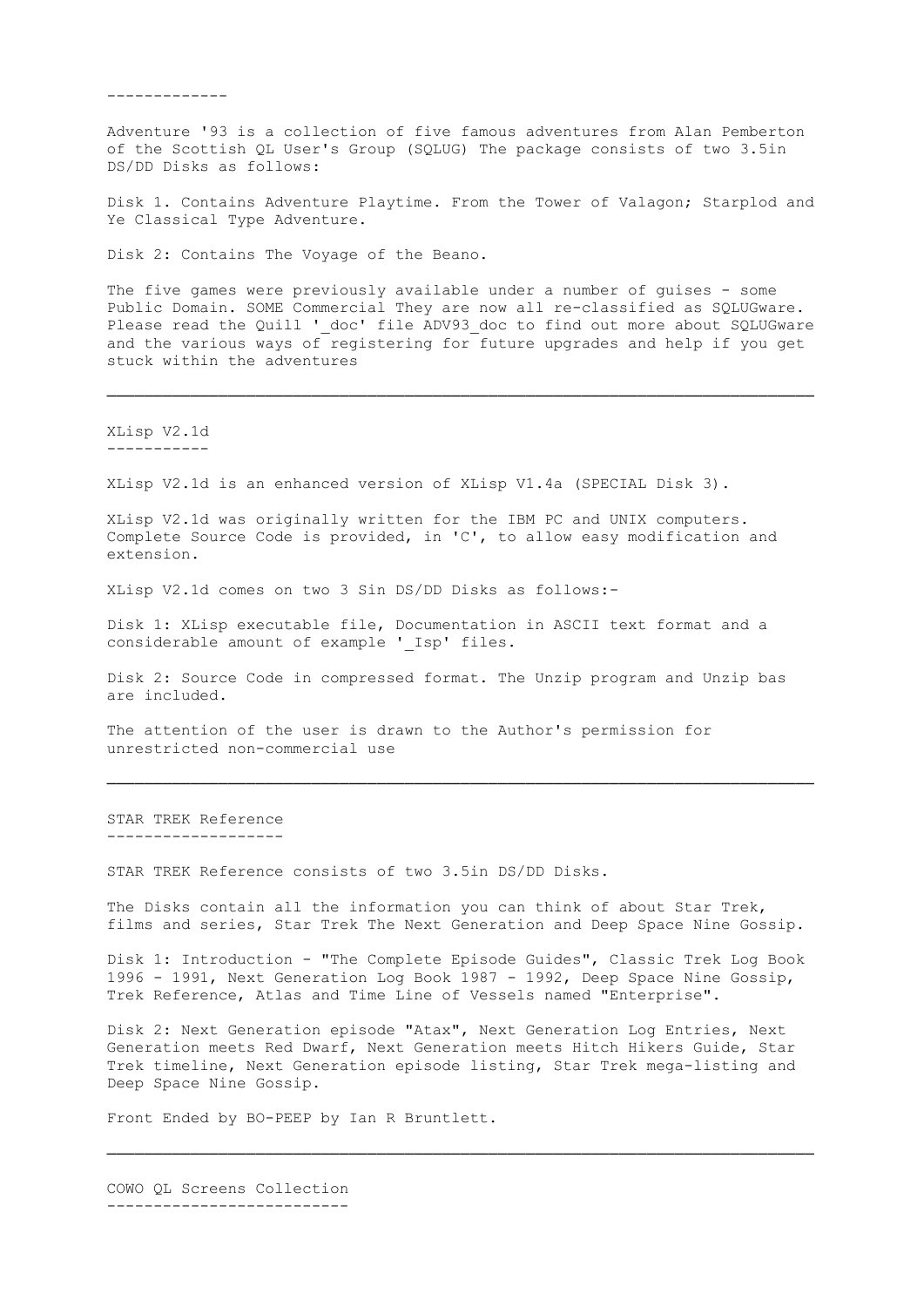COWO QL Screens Collection consists of three 3.5in DS/DD Disks

 The QL Screen collection is a series of ' zip' (compressed) files containing different screen files in the standard bitmap format (32K screen) of the Sinclair QL.

 Disk 1 (QLSCR1 zip) 19 scr's of Kim Wilde, (QLSCR2\_zip) 21 scr's Computer related, (QLSCR3 zip) 21 scr's Computer, Animation & Movies, (QLSCR4 zip) 18 scr's Movie related.

 Disk 2 (QLSCR5 zip) 21 scr's Music related, (QLSCR6 zip) 21 scr's Music & ATOP, (QLSCR7 zip) 21 scrs ATOP related.

────────────────────────────────────────────────────────────────────────────

 Disk 3 (QLSCRS\_zip) 16 scr's QTOP & QRAM, (QLSCR9\_zip) 21 scr's Miscellaneous, (QLSCR10 zip) 13 scr's Miscellaneous.

Each '-Zip' file uncompresses onto a DS/DD Diskette.

### Ghostscript V3.33 Runtime & Source ----------------------------------

Ghostscript V3.33 Runtime consists of three 3.5in DS/HD Disks.

 Ghostscript is a Postscript(tm) interpreter. It converts postscript files into a variety of formats so that Postscript files can be printed on various printers, transmitted as FAX or viewed using graphics file viewers.

 Ghostscript for SMS/QDOS is compiled with support for a variety of common devices including:Deskjets, Laserjets, Epson 9 & 24 pin, Epson esc/p2 printers, GIF, PBM and QFAX.

The three Disks include the Binary files, Documentation, Examples and Fonts.

Ghostscript V3.33 Source consists of three 3.5in DS/HD Disks.

 Due to the amount of files all files have been compressed usin ZIP. Unzip is on Disk 1 & 3 of set for use in decompressing.

────────────────────────────────────────────────────────────────────────────

### D.I.Y. Toolkit --------------

DIY Toolkit by Simon N Goodwin consists of three 3.5in DS/DD Disks.

 These are files from the long running QL World series DIY Toolkit. They are supplied in Volumes' with a code letter for each one.

 They are CardWare. They must be freely distributed but must not be sold for more than ú5 per Volume.

Disk 1: Includes Volume A to Volume H and a Readme\_txt file.

Disk 2: Includes Volume I to Volume R

Disk 3: Includes Volume S to Volume Z

 QL Software publishers may additionally Include the individual CODE files with their releases, but certain restrictions apply, please read the Readme txt file for Information.